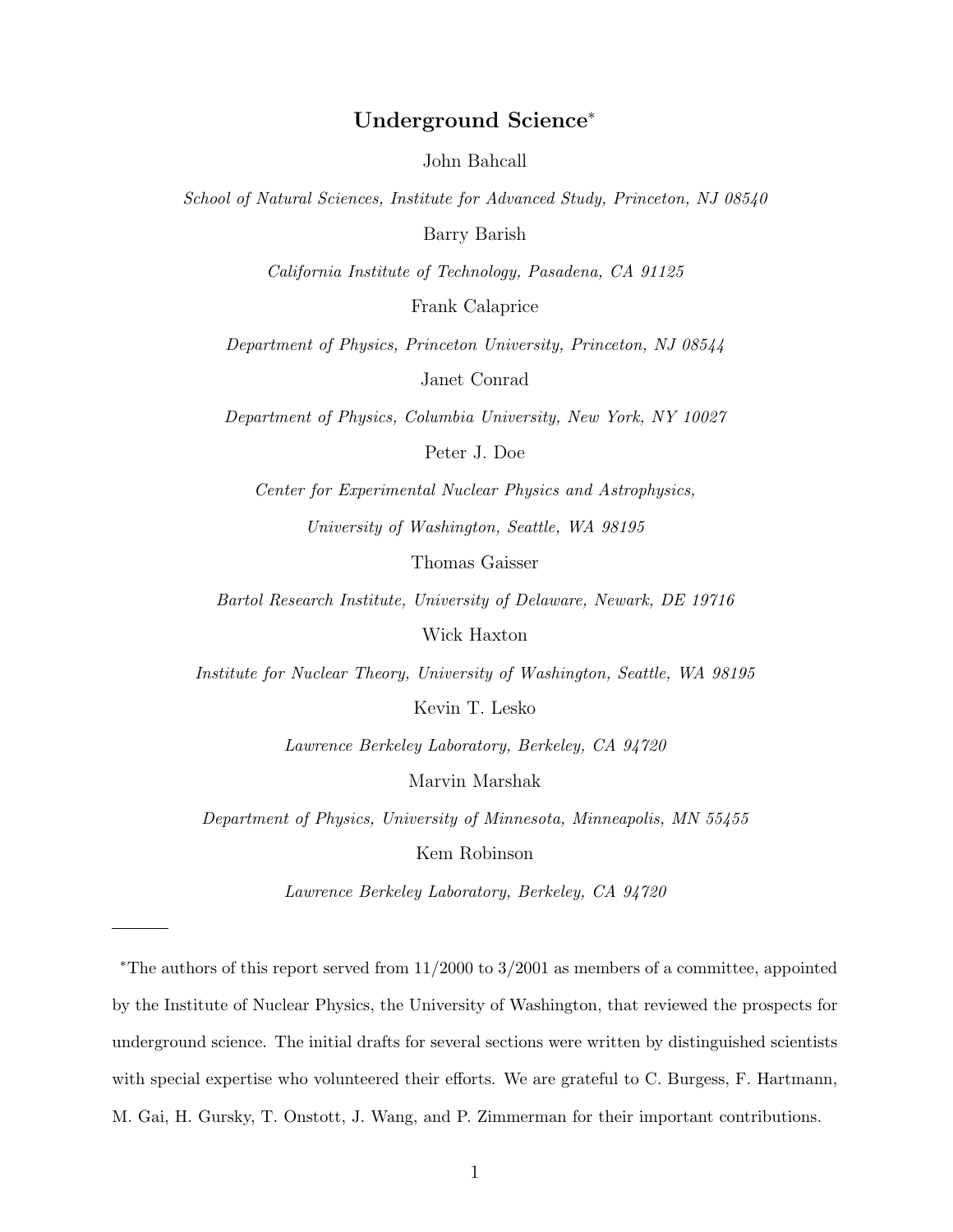Bernard Sadoulet

*Department of Physics, University of California, Berkeley, CA 94720* Henry Sobel

*Department of Physics and Astronomy, University of California, Irvine, CA 92697* Michael Wiescher

*Department of Physics, University of Notre Dame, Notre Dame, IN 46556* Stan Wojcicki

*Department of Physics, Stanford University, Stanford, CA 94305* John Wilkerson

*Center for Experimental Nuclear Physics and Astrophysics, University of Washington, Seattle, WA 98195*

## **DRAFT March 16, 2001**

Why should one build a laboratory deep underground? To study the fundamental laws of physics, such as those governing the stability of the proton and the particle-antiparticle properties of the neutrino? To probe the interior of the sun? To record some of the most spectacular explosions in the universe in ways that complement optical and gravitational wave observations? To determine the nature of the dark matter that pervades the universe?

Underground science spans an astonishing range of disciplines. It addresses all of the questions listed in the previous paragraph and many more topics that fascinate physicists, astronomers, and cosmologists. Underground science also includes a vast range of both fundamental and practical subjects outside the pure physical sciences, including the behavior and evolution of life forms in exotic environments, the characteristics and stability of geologic structures, the evaluation of groundwater resources, the monitoring of nuclear weapons tests, and the vulnerability of microelectronics and other materials to cosmic radiation.

Why should one build a laboratory deep underground now? Over the past few years an intellectual revolution has begun at the intersection of astronomy, astrophysics, and cosmology with subatomic physics. Underground experiments—many of which embody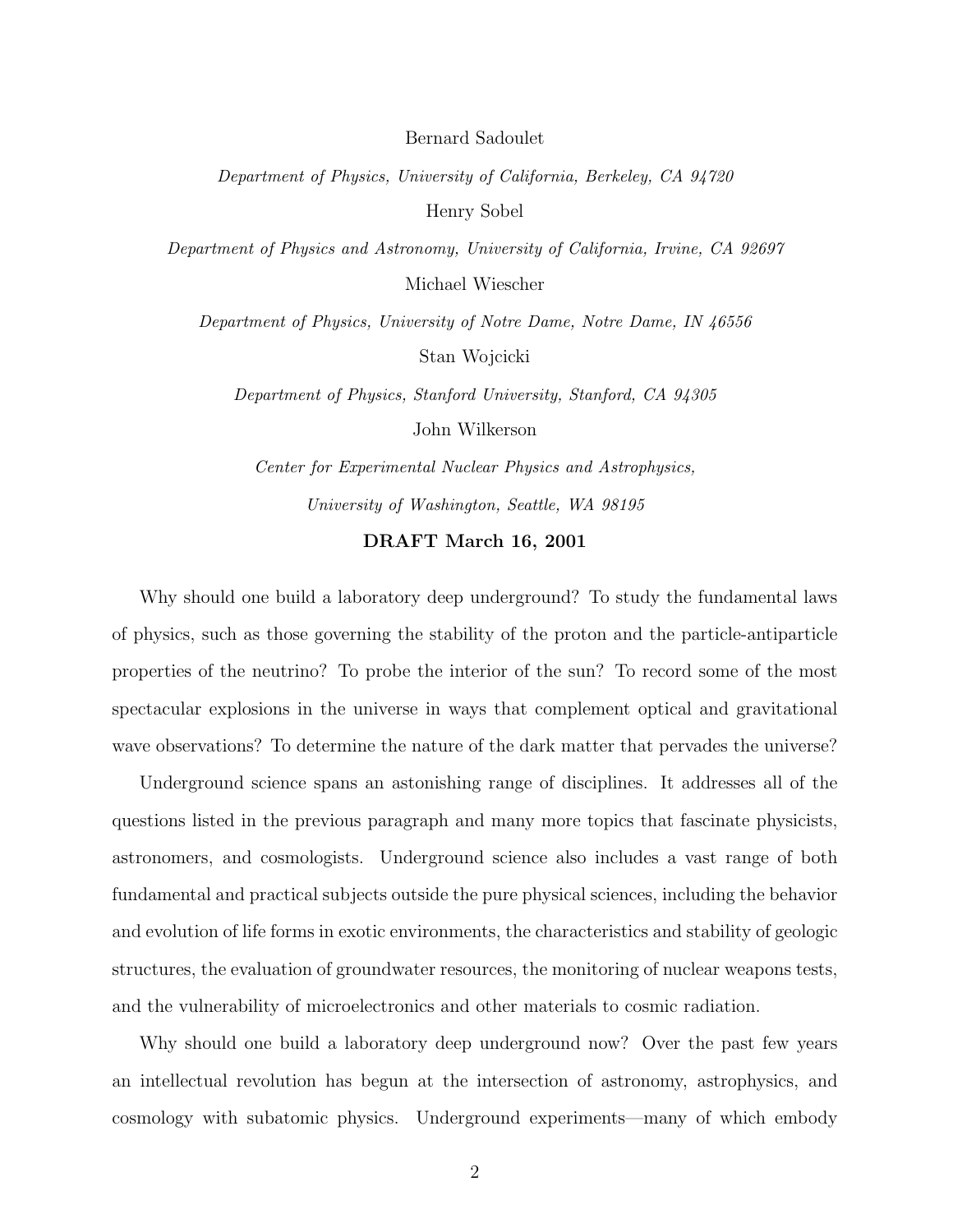elements of both astronomical observation and conventional particle/nuclear physics—are playing a crucial role in this revolution. Extraordinary technical advances, driven in part by detector advances originating in nuclear and particle physics, are allowing observers to probe the universe in new ways and with vastly increased precision. We are now testing the structure of the universe a few hundred thousand years after the big bang and the nature of the dark matter and energy that govern the expansion of the universe, with prospects for understanding the implications for the underlying "theory of everything."

The vitality of this intersection between accelerators, underground science, and the physics of the cosmos derives not only from the importance and breadth of the scientific questions being asked, but also from the rich crossfertilization of ideas and techniques. Two outstanding examples are neutrino physics and dark matter searches:

- Neutrino physics is among the fastest evolving scientific fields today. Neutrinos are fundamental, neutral, weakly interacting particles which come in three flavors: electron neutrinos, muon neutrinos and tau neutrinos. In the "standard model" of particle physics, neutrinos are massless and the three flavors are distinct particle states. In this theory, one neutrino flavor will not convert, or "oscillate" to another flavor with time. However, neutrino oscillations are expected from quantum mechanics if neutrino flavor eigenstates are mixtures of the mass eigenstates and if neutrinos have mass. Recently, experiments searching for "neutrino oscillations" have provided evidence for neutrino mass and mixing of flavor states in atmospheric and solar neutrino experiments. Now, at accelerators, a new generation of neutrino experiments is underway to further understand these beyond-the-standard-model neutrino properties. Taken as a whole, this group of experiments may give us our first clue as to what must be added to the surprisingly precise standard model of particle physics, as well as telling us whether neutrinos have sufficient mass to affect our models of the universe.
- As we try to understand the cosmology of the universe, one of the most vexing questions is: What is the dark matter that forms most of the matter of the universe? It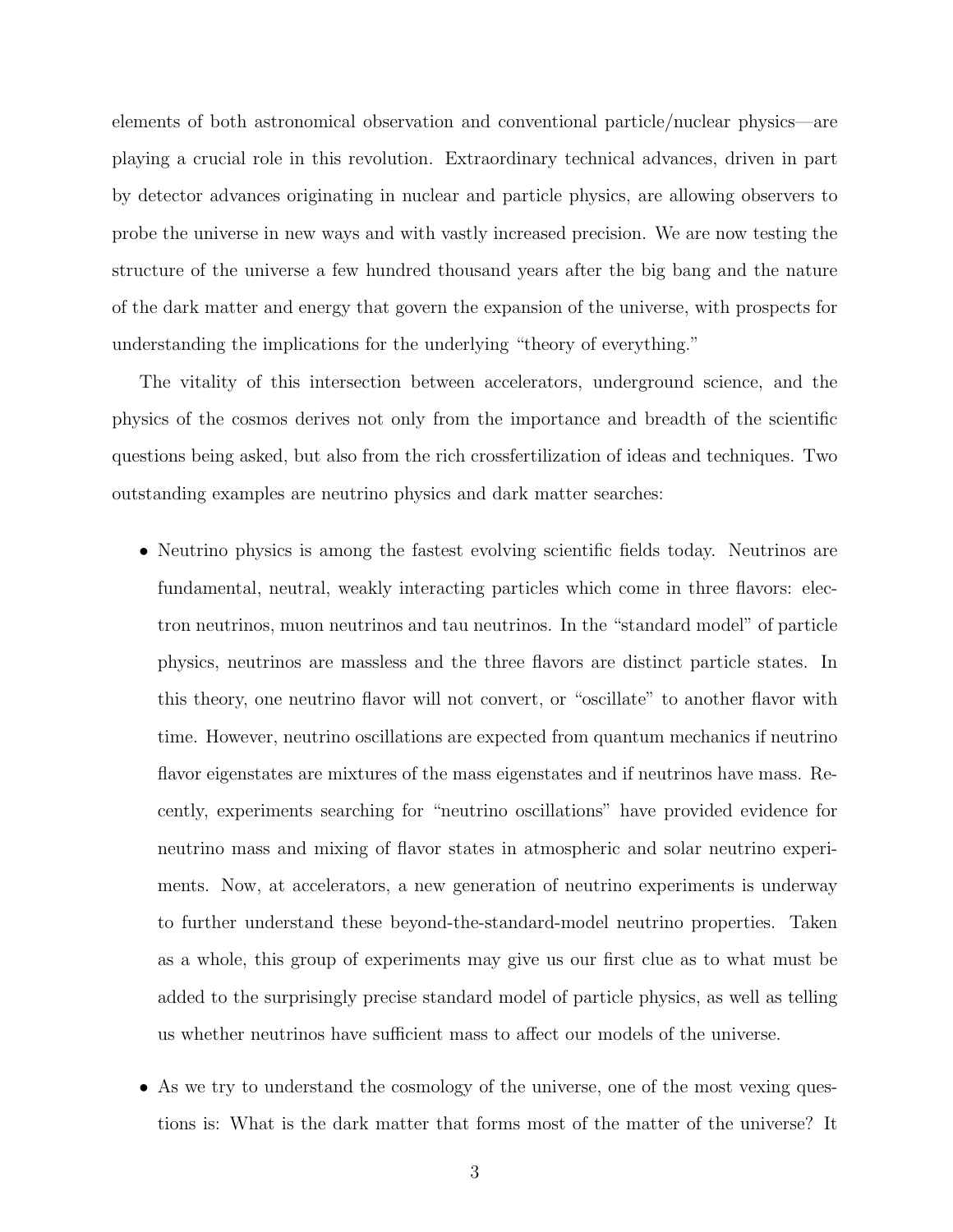seems likely that the dark matter is made up of new particles which have not yet been produced in any laboratory. Nonaccelerator experiments have pursued this question over the last decade. These highly precise searches empoly new detector technology in order to maximize sensitivity to interactions with the dark matter particles. Complimenting this work, recent accelerator experiments have indicated that new physics which could explain dark matter may be within reach of the next set of high energy experiments.

Neutrinos and dark matter represent only two subfields within the rich scientific program of a new underground laboratory.

Why should one build a deep laboratory in the U.S.? First, we have new possibilities for laboratories of great promise. Second, the European and Japanese facilities are highly subscribed. American scientists, whether they work on the frontier of nonproliferation activities or on fundamental research, have to locate their experiments in Italy or Japan, leading to added cost and complication. The U.S. now has an opportunity to lead underground science internationally by building the next-generation underground laboratory, one that will build on the European and Japanese experience and continue the emerging intellectual revolution in astro-particle and astro-nuclear physics.

We begin by describing in Section I the nature of the solar neutrino opportunity and then discuss in Section II the possibility of further constraining neutrino properties through observations of neutrinoless double beta-decay. Next we outline in Section III the role of underground experiments in detecting particle dark matter. We describe in Section IV the motivation and possibilities for a new generation of detectors testing nucleon stability. In Section V we discuss future possibilities for underground studies of atmospheric neutrinos and in Section VI consider the related question of future long baseline neutrino experiments. We describe in Section VII the special requirements of neutrino observatories for detecting neutrinos from Galactic supernovae. In Section VIII we discuss precision techniques for measuring fusion reactions at temperatures characteristic of stellar interiors, exploiting the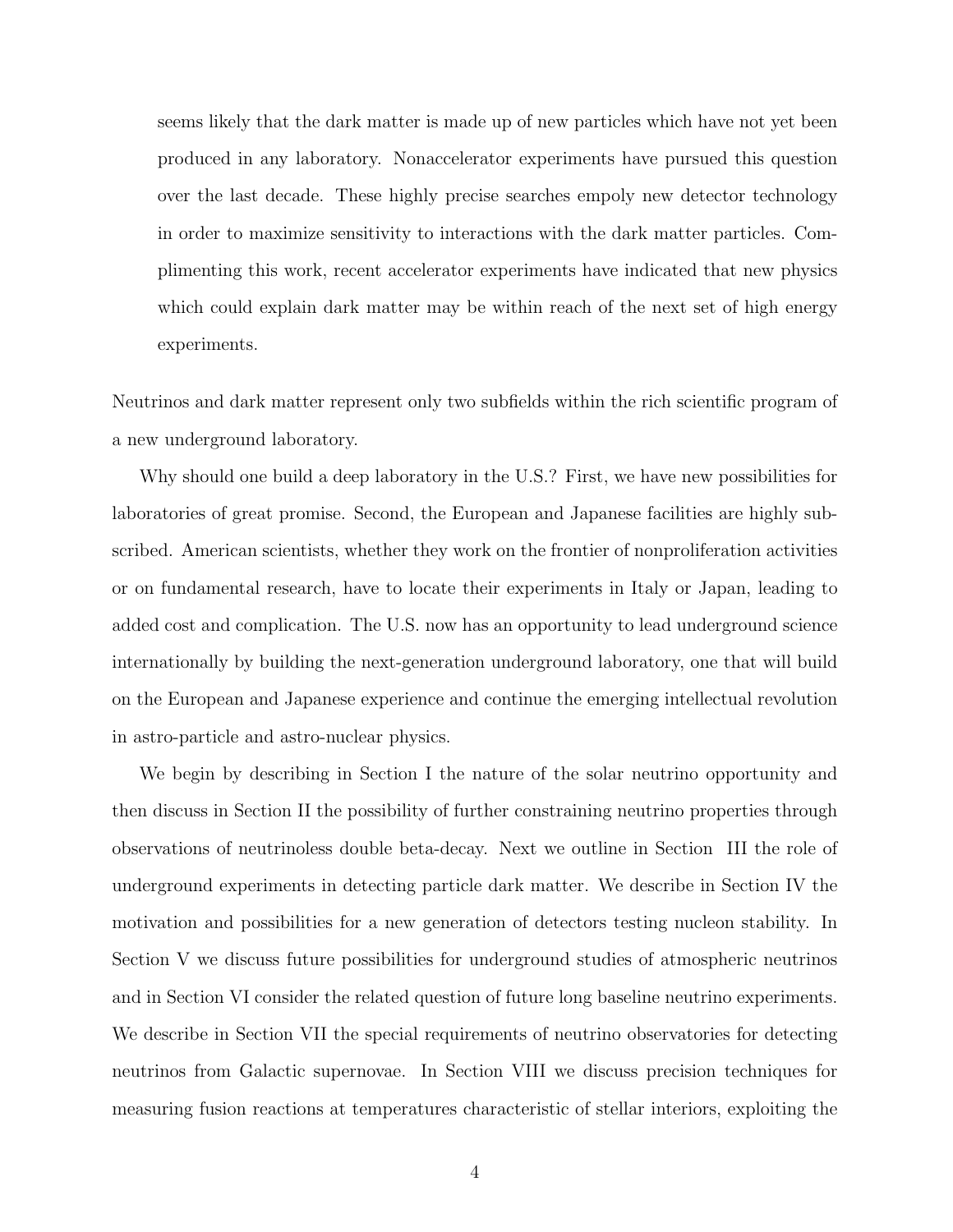low-background environment of a deep laboratory. In the last three sections we describe the unique experiments that can be done underground in geoscience (Section IX), materials development and technology (Section X), monitoring nuclear weapons tests (Section XI), and microbiology (Section XII).

Each of these fields is on the frontier of science where the pace of new discoveries will be accelerated by the availability of a state-of-the-art underground laboratory.

## **I. SOLAR NEUTRINOS**

The field of neutrino astrophysics began with the study of solar neutrinos. The history of this subject demonstrates the rapidly accelerating pace of technical innovation in underground science, the increasing breadth of the scientific issues, and the deepening connections with both conventional astrophysics and accelerator experiments.

Neutrinos that are created in the sun offer a unique opportunity to study both electroweak physics and nuclear fusion in the interior of our best known star. Within the sun, energy is generated by a chain of nuclear processes which is described by the "standard solar model." Experimental tests of the standard solar model, including measurement of solar sound speeds, are in good agreement with the model. Therefore, we can use this model to predict the rate of production of electron neutrinos from the sun. These solar electron neutrinos have relatively low energy compared to accelerator-produced neutinos, ranging from less than 1 MeV to about 20 MeV.

The "solar neutrino problem" is that experiments sensitive to electron neutrinos observe a lower rate than is predicted by the standard solar model. An elegant solution to the dilemma is that the neutrinos are converting, or "oscillating," from electron neutrino flavor to some other neutrino flavor to which the detectors are insensitive.

The great distance,  $10^8$  km, between the nuclear accelerator in the solar interior combined with the relatively low energy of the neutrinos produced in the sun imply that squared neutrino mass differences as small as  $10^{-12}$  eV<sup>2</sup> can be studied with solar neutrinos: solar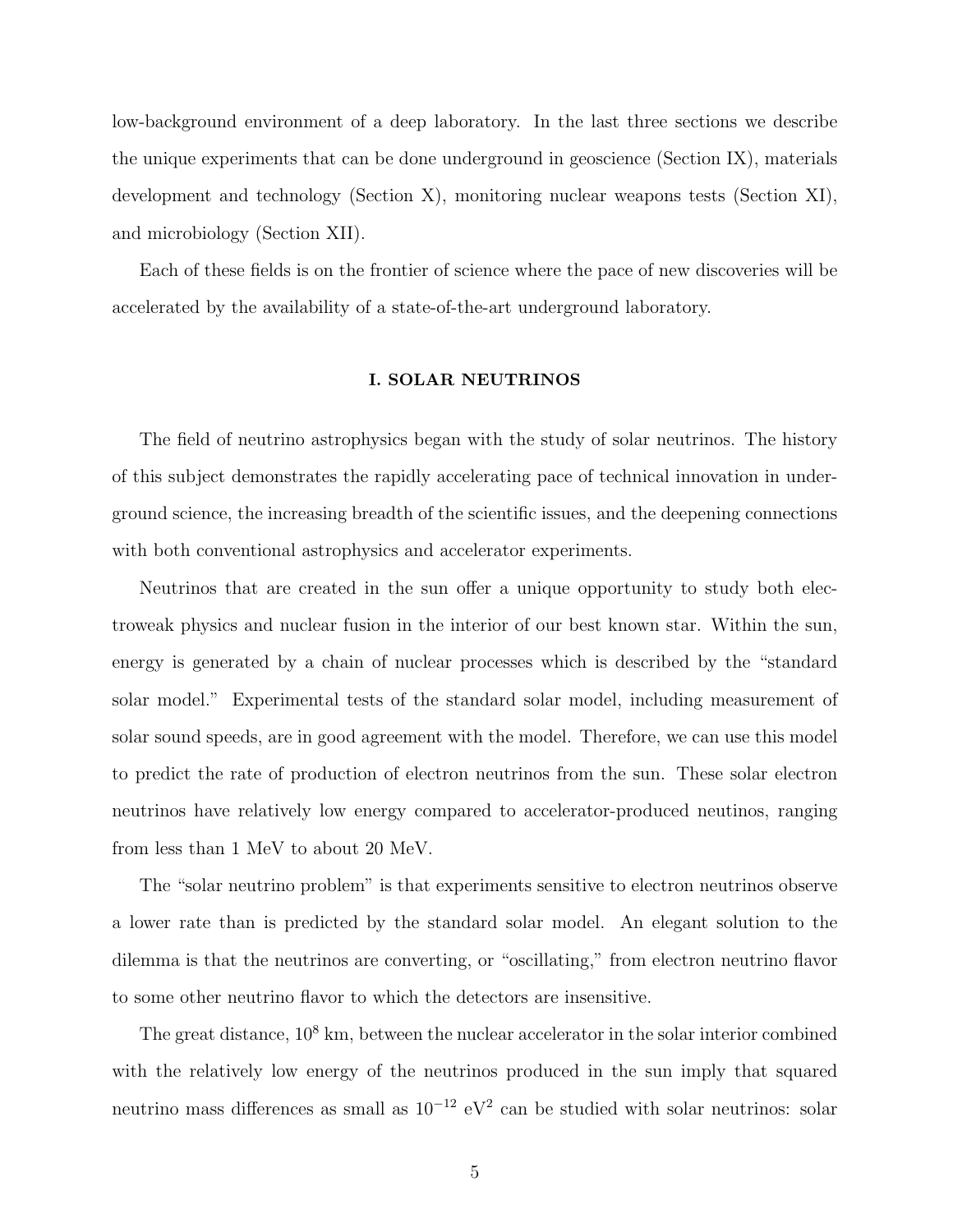neutrino experiments are truly very long baseline oscillation experiments. Moreover, as the neutrinos pass through >  $10^{10}$ gm cm<sup>-2</sup> of matter before exiting the sun, interaction with matter can affect their propagation, magnifying the consequences of neutrino mixing.

The first indication of the solar neutrino problem came from radiochemical experiments. These are experiments which integrate the rate of solar neutrinos over months and hence are called "passive" detectors. More recently, "active" detectors, which can reconstruct the kinematics of a solar neutrino interaction on an even-by-event basis, have confirmed the deficit of electron neutrinos from the sun.

The first solar neutrino experiment reported results in 1968, using data gathered in a newly excavated cavern within the Homestake gold mine in Lead, South Dakota. The passive Homestake detector, consisting of 615 metric tons of the cleaning fluid, perchloroethylene, produced over a three-decade period a precise constraint on the higher energy components of the solar neutrino flux, revealing a factor-of-three shortfall that gave rise to the solar neutrino problem. A decade ago, two similar radiochemical experiments, one conducted within a mountain in the Caucasus region of Russia (the Baksan Observatory) and the other in the Gran Sasso Underground National Laboratory in Italy, began taking data. Because these two experiments used a different material, gallium, in their detectors, they were sensitive to lower energy solar neutrinos than Homestake. These were also the first experiments to be tested with intense (∼megacurie) laboratory neutrino sources, demonstrating that the systematic uncertainties in radiochemical experiments could be well-understood. As with the Homestake experiment, the gallium experiments also observed a deficit of electron neutrinos.

The era of active solar neutrino detection began in 1987 with the Kamioka experiment: a water Cerenkov proton-decay detector located in the Mozumi Mine in the Japanese Alps. The Kamioka detector provided sensitivity to higher energy neutrino-electron scattering events. As in the previous cases, this experiment observed an overall deficit of solar neutrinos. As an important byproduct, the active detection allowed the historic first detection of neutrinos from a core-collapse supernova in 1987.

Concurrent with these pioneering experiments, developments in other areas enhanced the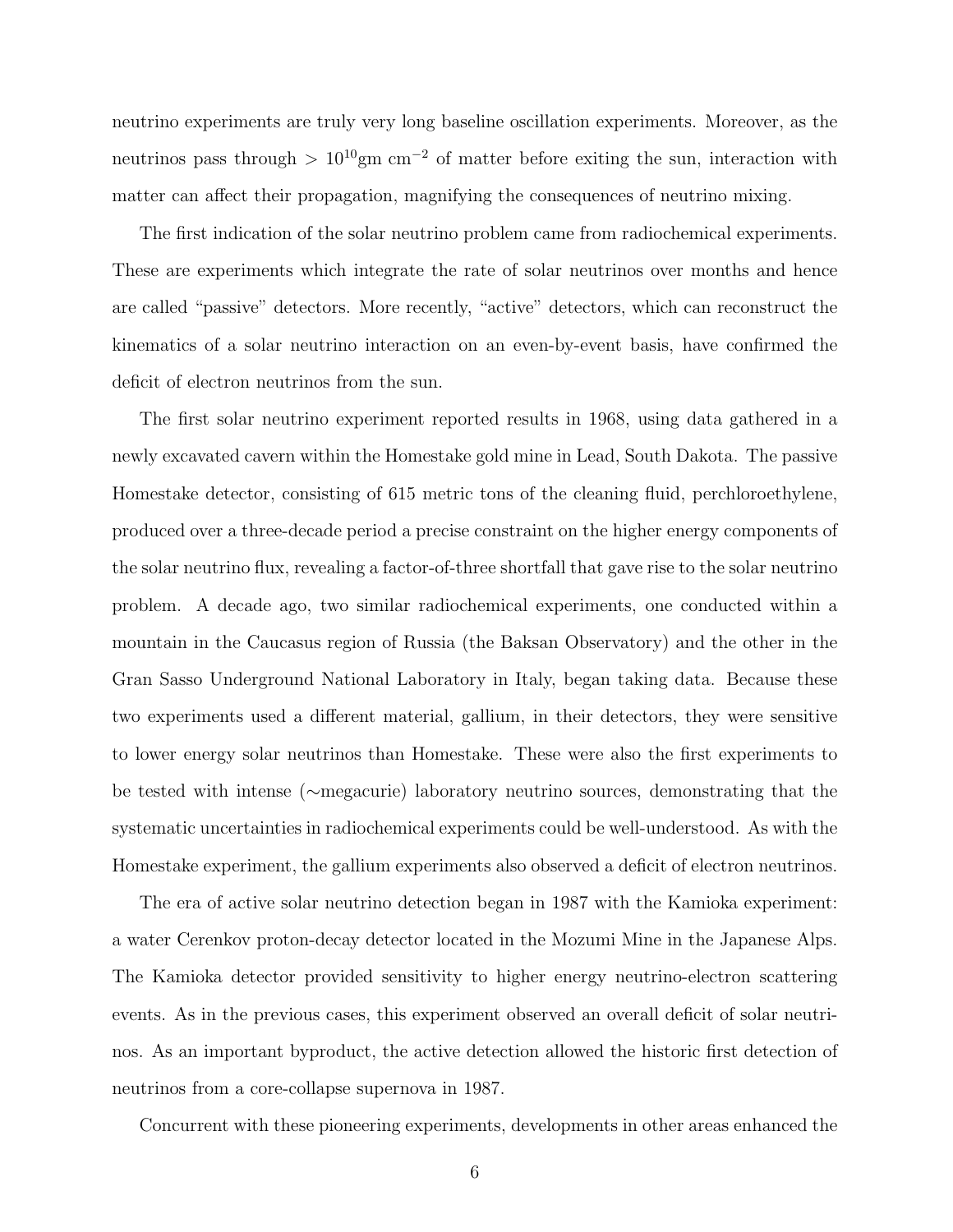significance of the observed deficit. In particular, advances in solar seismology led to precise determinations of the speed of sound as a function of solar radius, which is predicted by the standard solar model. These results confirmed the predictions to 0.1% rms, throughout the sun, and strongly disfavoring nonstandard solar models. Also, the theoretical discovery that solar matter could enhance oscillations produced new particle physics scenarios that are consistent with all the available measurements in particle physics and in astronomy. Finally, as discussed later in this paper, the discovery of atmospheric neutrino oscillations made oscillation-based explanations of the solar neutrino problem increasingly plausible.

Physicists studying solar neutrinos reached a consensus that the solar neutrino "problem" was really a unique opportunity to learn new electroweak physics. This prospect motivated three new detectors that are remarkable for their size and sophistication, and thus for the demands they make on underground technology. Super-Kamiokande is the successor to the Kamioka experiment, with almost 100 times the mass of the original Homestake experiment and a solar neutrino event rate of many thousands of events per year. The Super-Kamiokande experiment has produced important constraints on the spectrum of high-energy solar neutrinos and on the day-night effects associated with neutrino propagation through the earth. The Sudbury Neutrino Observatory (SNO) is using a 1000 tons of heavy water to distinguish electron-type neutrinos from other flavors generated by oscillations. This experiment is being conducted at great depth (6800 ft) in a nickel mine in Sudbury, Ontario, under unprecedented clean-room conditions, in order to minimize backgrounds. The results may tell us if a fourth, beyond-the-standard-model neutrino is contributing to solar neutrino oscillations. A third detector, BOREXINO, employs 1000 tons of organic scintillator. Under construction in the Gran Sasso National Underground Laboratory in Italy, BOREXINO is the first active detector designed to detect low-energy <sup>7</sup>Be solar neutrinos.

At present, active detectors for solar neutrinos have only measured recoil electron energies for the rare part of the solar neutrino flux produced by  ${}^{8}B$  beta-decay. This is less than  $10^{-4}$ of the total flux. More than 98% of the solar neutrino flux is predicted to have energies less than 1 MeV. To date, only passive detectors have been able to access these lower energies.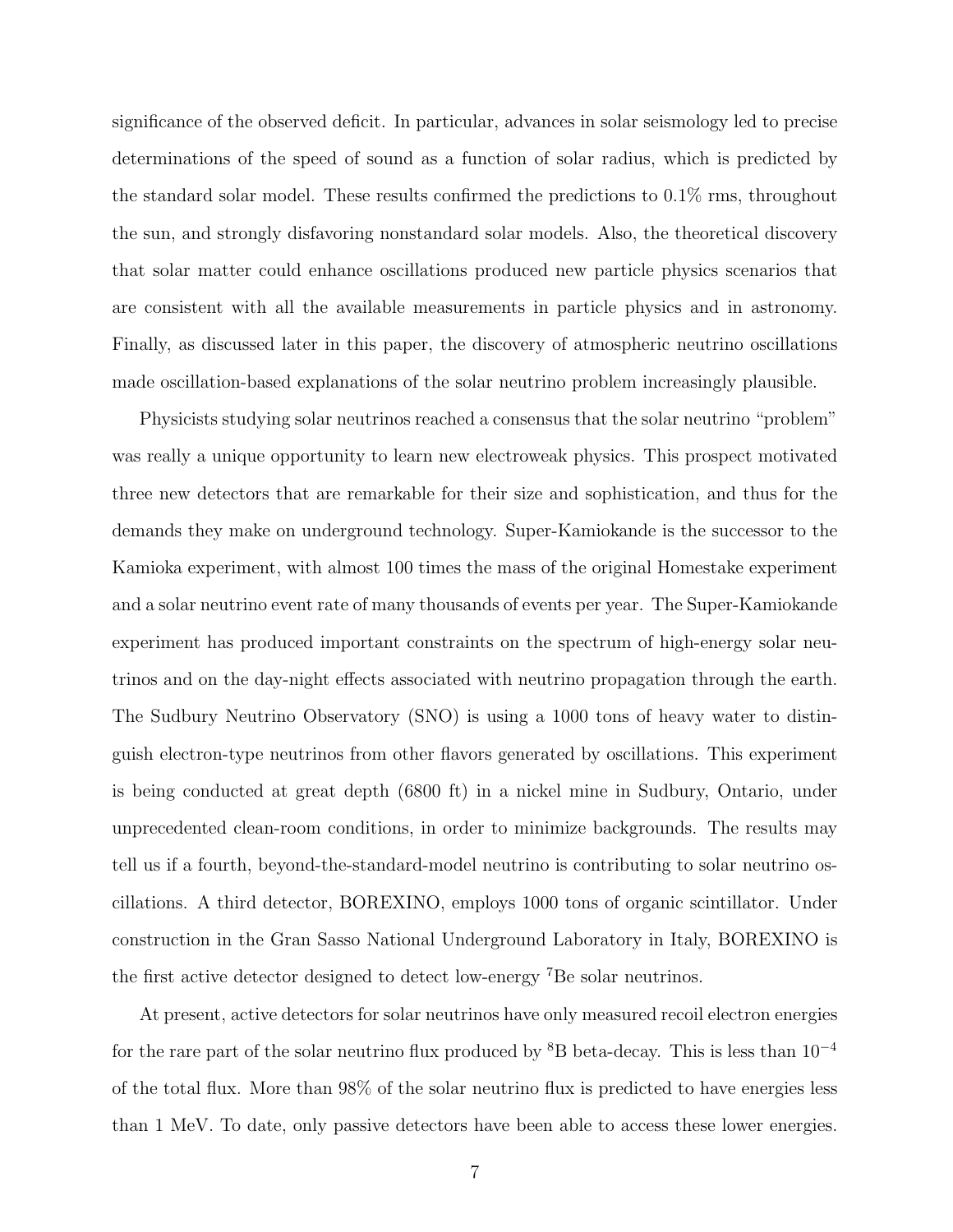The fundamental  $p - p$  neutrinos, which have energies less than 0.4 MeV, are predicted to constitute more than 90% of the total solar neutrino flux and it is important that the solar neutrinos in this range be studied in a variety of experiments with event-by-event reconstruction capability. The goals are to measure the total flux below 1 MeV in electron neutrinos and in (converted)  $\mu$  and  $\tau$  neutrinos and the energy spectra of these low energy neutrinos. The experiments require relatively high event rates since the predicted small seasonal and day-night time dependences can provide unique clues to the characteristics (masses and mixing) of the neutrinos.

Several innovative detectors, in advanced stages of development, have the potential to do this low energy physics. There are excellent prospects that such a complete program of neutrino spectroscopy could be completed within one to two decades. These low energy solar neutrino detectors could also be used for sensitive tests of other non-standard-model properties of neutrinos, such as magnetic moments.

The original goal of solar neutrino research was to use solar neutrinos to test the standard theory of how the sun shines. Precise tests of this theory will be possible once the propagation characteristics of neutrinos are known. The full resolution of the solar neutrino problem will also prepare us to study neutrino properties in new astrophysical environments, such as supernovae and the Big Bang, in which still higher matter densities and more complicated theoretical scenarios are encountered.

#### **II. DOUBLE BETA DECAY**

Fundamental particles have twins, called antiparticles, that have the same masses and spins, but opposite charges. For example the electron's antiparticle is the positron, a particle identical to the electron apart from its opposite (positive) charge. Clearly the electron and positron are distinct particles: the charges allow us to distinguish one from another. But what if there were a particle with no electric charge, and no charges of any other kind? What would distinguish particle from antiparticle?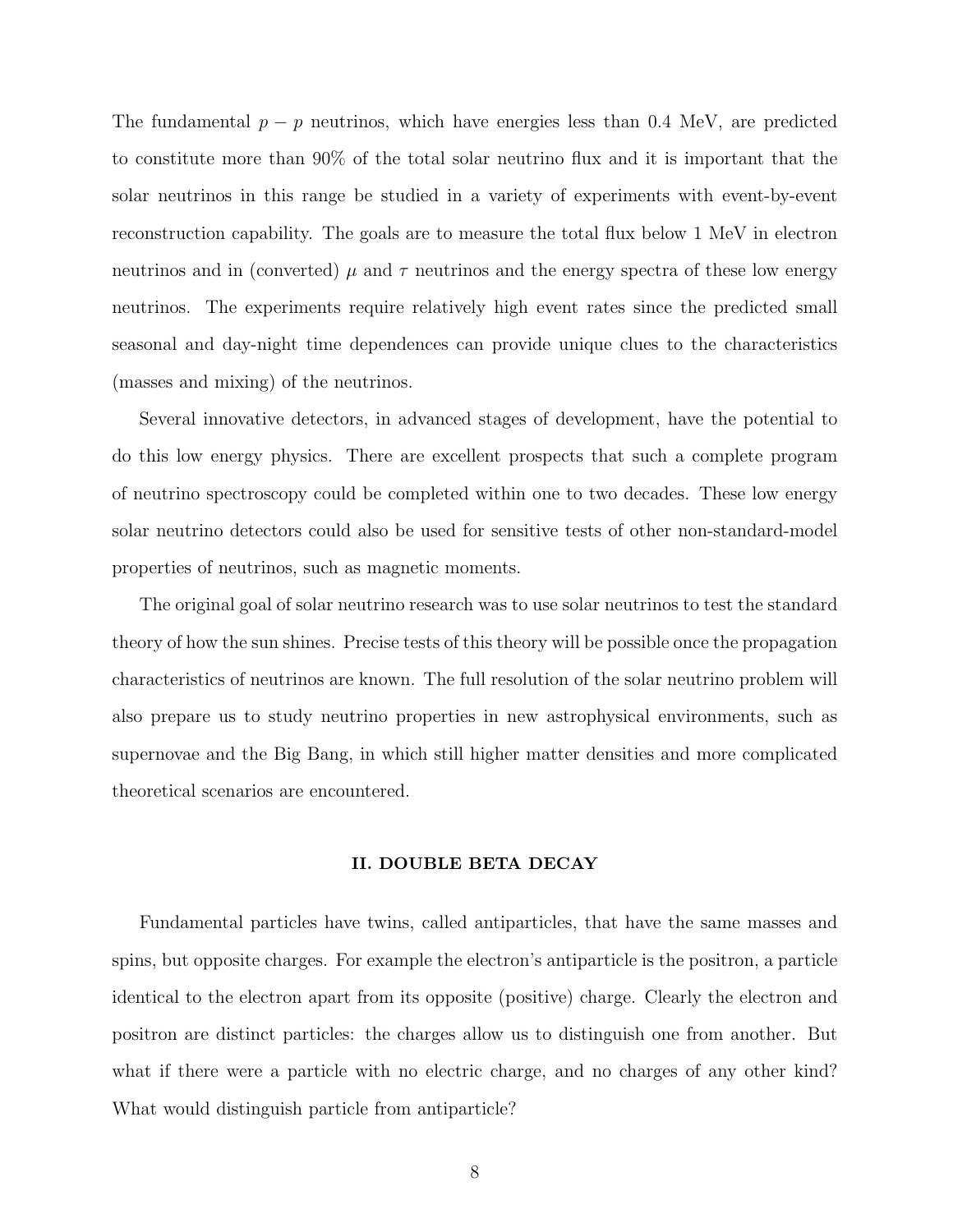The question of what distinguishes the neutrino and antineutrino has profound implications for particle physics. The possibility that the neutrino might be identical to the antineutrino allows the neutrino to have a special kind of mass—called a Majorana mass that violates one of the important conservation laws of the standard model.

This question of the particle-antiparticle nature of the neutrino is associated, in turn, with a very rare phenomenon in nuclear physics. Certain nuclei exist which appear to be stable, but in fact decay on a timescale roughly a trillion times longer than the age of of our universe. This process, double beta decay, involves a spontaneous change in the nuclear charge by two units, accompanied by the emission of two electrons and two antineutrinos. Following 30 years of effort, double beta was finally detected in the laboratory about a decade ago: it is the rarest process in nature that scientists have succeeded in measuring. Physicists are currently engaged in searches for a still rarer form of this process, one in which the two electrons are emitted without the accompanying antineutrinos. The existence of such "neutrinoless" double beta decay directly tests whether the neutrino is a Majorana particle.

The observation of neutrinoless double beta decay would have far reaching consequences for physics. Neutrinoless double beta decay probes not only very light neutrino masses current limits rule out Majorana masses above ∼ 1 eV—but also very heavy ones, up to a trillion eV. Interference effects between the various neutrino families (electron, muon, tau) can be studied with double beta decay and are not easily tested elsewhere. The existence of Majorana neutrinos is the basis for our best theory explaining why the familiar neutrinos are so light, relating these small masses to physics occurring at energy scales a trillion times beyond those accessible in our most powerful accelerators. The conservation law tested in neutrinoless double beta decay is connected, in many theoretical models, with the cosmological mechanism that produced a universe rich in nucleons (rather than antinucleons).

Recent experimental progress in this field has been rapid. Thirty years of effort was required before the standard-model-allowed process, two-neutrino double beta decay, was directly observed in 1987. Today accurate lifetimes and decay spectra are known for about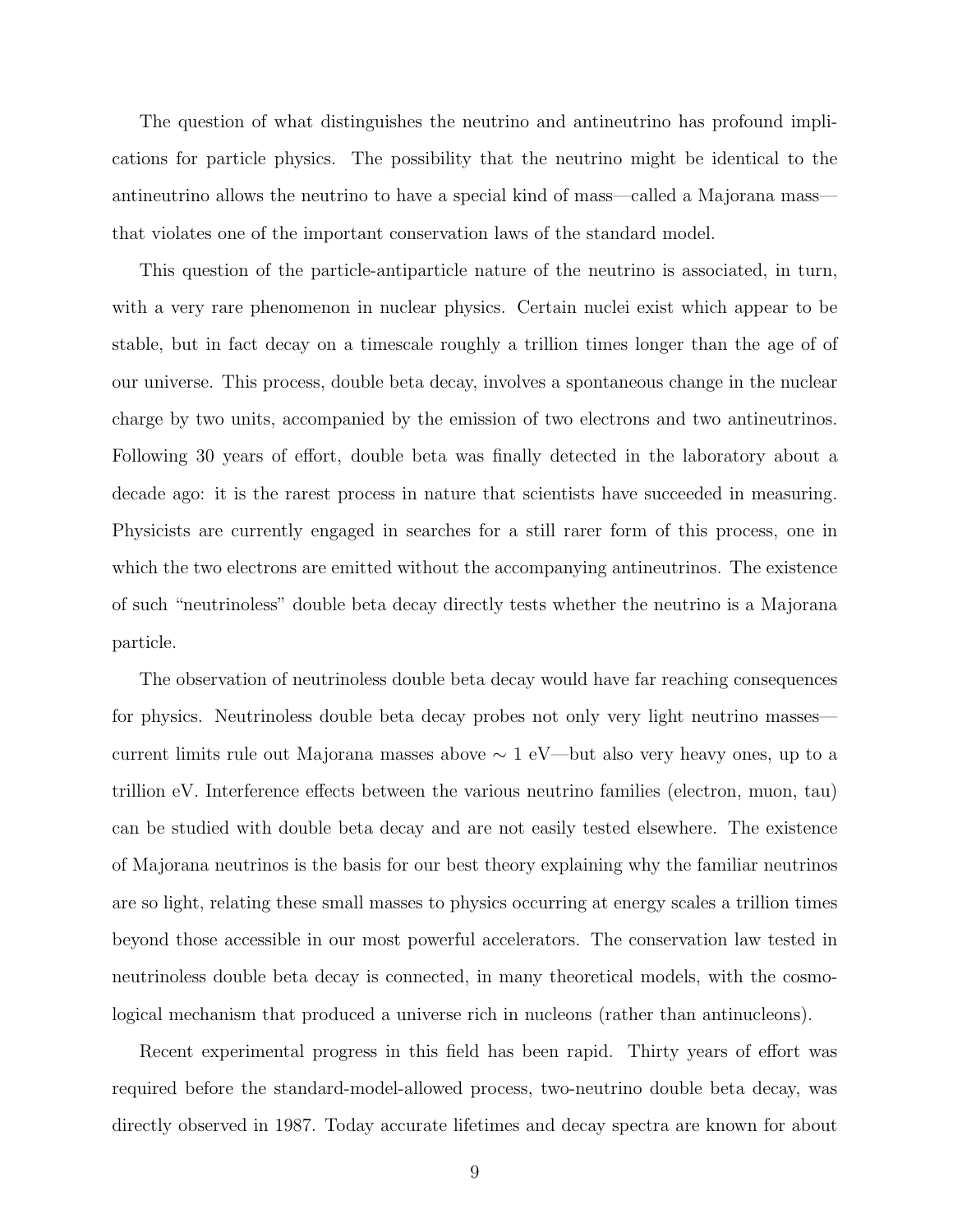a dozen nuclei. The standard process is crucial to theory, providing important benchmarks for the nuclear physics matrix element calculations that are done to relate neutrinoless beta decay rates to the underlying neutrino mass.

Progress in neutrinoless double beta decay searches has been equally impressive. Extraordinary efforts to reduce backgrounds through ultrapure isotopically enriched materials, improved energy resolution, and shielding of cosmic rays and natural radioactivity has produced a "Moore's law" for neutrinoless beta decay, a factor-of-two improvement in lifetime limits every two years over the past two decades. The bound from the nucleus <sup>76</sup>Ge,  $\sim 2 \times 10^{25}$  years, corresponds to a Majorana mass limit of (0.4-1.0) eV, with the spread reflecting nuclear matrix element uncertainties.

A new generation of experiments is being proposed to probe Majorana masses in the range of 0.03-0.10 eV, a goal set in part by the squared mass difference,  $\delta m^2 \sim (0.05 \text{ eV})^2$ , deduced from Super-Kamiokande's atmospheric neutrino deficit (described in a later section of this paper). These ultrasensitive experiments are confronting several new challenges. A new background—the tail of the two-neutrino process—can be avoided only in detectors with excellent energy resolution. Detector masses must be increased by two orders of magnitude: the counting rate is a fundamental limit at the current scale of  $\sim$  10 kg detector masses. As the detector mass is increased, proportional progress must be made in further reducing backgrounds through some combination of active shielding, increased depth of the experiment, and purer materials.

The current generation of experiments includes the Heidelberg-Moscow and IGEX <sup>76</sup>Ge detectors, the Caltech-Neuchatel effort on  $^{136}\text{Xe}$ , and the ELEGANTS and NEMO-3  $^{100}\text{Mo}$ experiments. They have comparable goals (lifetime limits in excess of  $10^{25}$  years) and comparable masses (∼ 10 kg). The Heidelberg-Moscow experiment has acquired in excess of 35 kg-years of data and has established the stringent lifetime limit mentioned above  $(2 \times 10^{25}$ years). All of these experiments are being conducted outside the U.S. because deep underground facilities are unavailable here, although several have U.S. collaborators.

The new experiments under consideration include enriched <sup>76</sup>Ge detectors, a cryogenic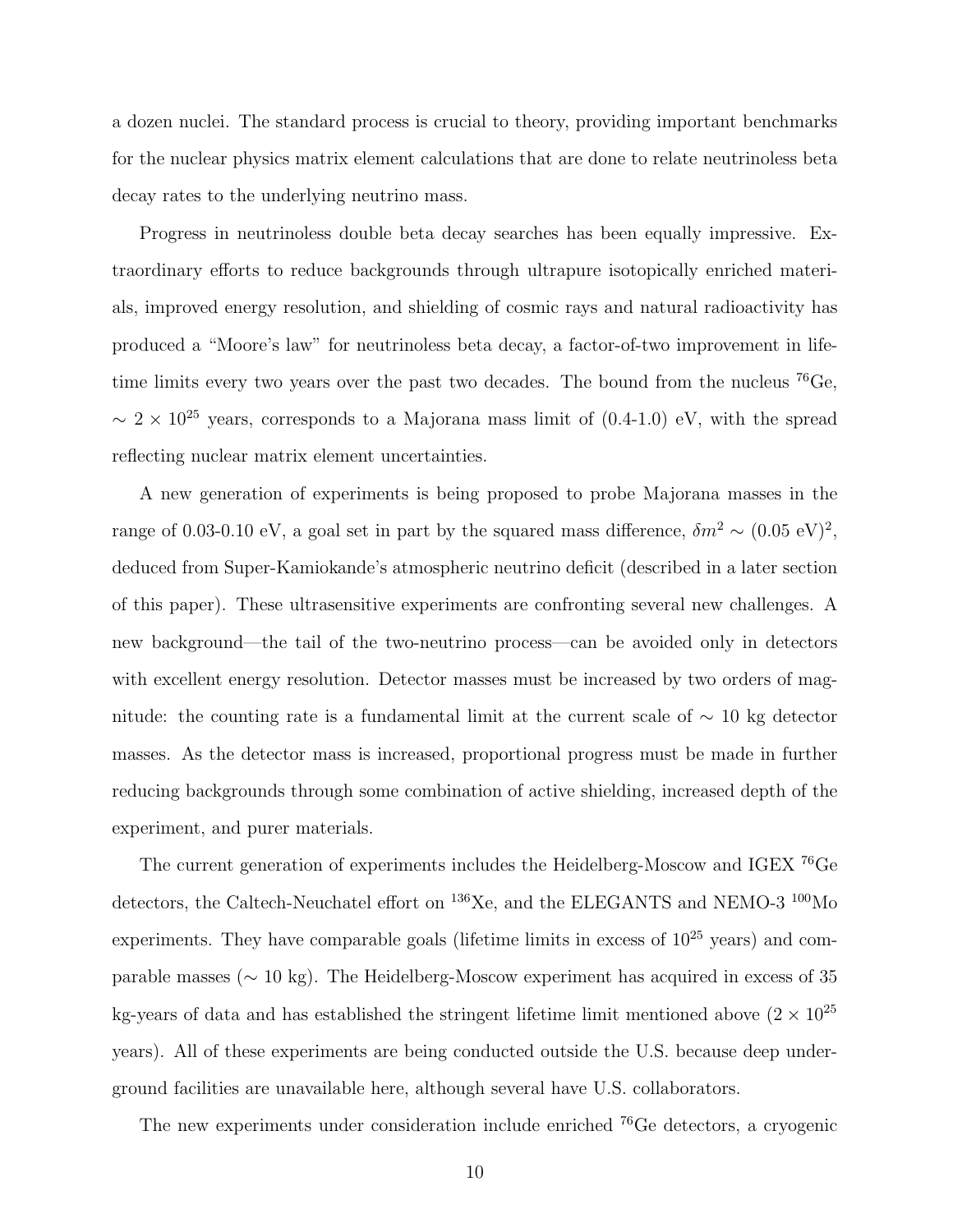detector using <sup>130</sup>Te, <sup>100</sup>Mo foils sandwiched between plates of plastic scintillator, a laser tagged time-projection-chamber using <sup>136</sup>Xe, and <sup>116</sup>Cd and <sup>100</sup>Mo in BOREXINO's Counting Test Facility. Some of these proposals are quite advanced, while others are in the research and development stage. The detector masses are typically ∼ 1000 kg. Several proposed experiments depend on the availability of Russian enrichment facilities to produce the requisite quantities of the needed isotopes.

These experiments represent a crucial opportunity to advance the field of neutrino physics. The scale of neutrino masses is now being revealed in atmospheric and solar neutrino experiments, and will hopefully be confirmed in reactor and accelerator oscillation experiments like K2K, MINOS, and KamLAND. A new standard model incorporating massive neutrinos must include information on the Majorana contributions to the neutrino mass. The next generation of massive double beta decay experiments will begin to probe neutrino masses relevant to atmospheric and solar neutrino experiments, and thus might provide constraints necessary for understanding new physics.

### **III. DARK MATTER**

The dark matter puzzle is a central problem of cosmology. Since the pioneering work of Zwicki in 1933, astronomers have suspected the existence of a dark component that dominates the universe's mass, clumps into large structures, but cannot be seen as it does not emit or absorb light. Over the last decade, the astronomy community has reached the consensus that dark matter is present at a variety of scales from spiral and elliptical galaxies to super clusters of galaxies. Moreover, it seems increasingly likely that this dark matter may be made of something different than ordinary baryonic matter. The mass density of dark matter may be ten times higher than that of the baryons inferred from the primordial abundance of light elements. The temperature fluctuations of the cosmic microwave background are two orders of magnitude below the values one would expect if the observed large-scale structure of our universe were attributed entirely to baryons.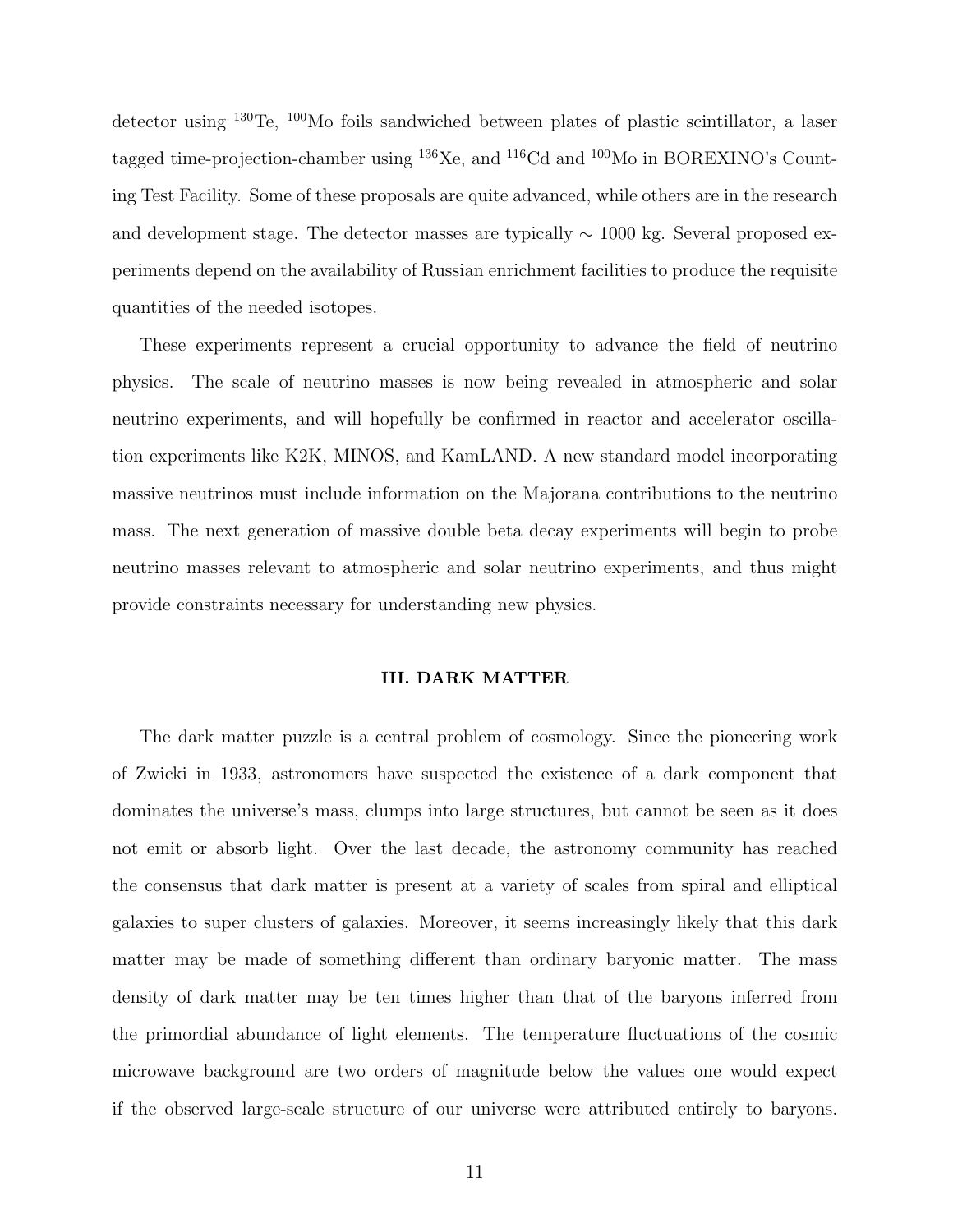One possible explanation is that baryons are hidden in condensed objects such as Massive Compact Halo Objects (MACHOs). Microlensing observations imply that MACHOs are unlikely to be abundant enough to form the halo of our galaxy.

A natural explanation for dark matter is that it is made of non-baryonic particles produced in the early hot universe. Underground facilities are essential for testing two of the best motivated candidates: light massive neutrinos and Weakly Interactive Massive Particles (WIMPs). Both of these particles were in thermal equilibrium with the rest of the universe at early times.

- Neutrinos of mass much smaller than 2 MeV/ $c^2$  fall in the generic category of particles which decoupled when they were relativistic. Their current number density is roughly equal to that of the photons in the universe. The relic particle mass density is therefore proportional to the particle's mass (unless that mass is very small). The atmospheric neutrino oscillation results convincingly indicate the existence of at least one massive neutrino whose cosmological density is at least comparable to the mass density of stars. Although it is not possible to form galaxies with neutrinos alone, the general program of understanding the neutrino masses described in this report is essential to map the role that neutrinos play in cosmology.
- Another generic class of candidates are particles that thermally decoupled from the rest of the universe when they were non-relativistic. Their present density is inversely proportional to their annihilation rate. For these particles to be of the order of the critical density (e.g., one third of it), this annihilation rate has to be roughly the value expected from weak interactions, hence their name of Weakly Interactive Massive Particles. This may be a numerical coincidence, or a precious hint that physics at the W and Z scale is important for the problem of dark matter. Indeed, in spite of its phenomenological success, the standard model of particle physics is known to be incomplete. New physics near the W and  $Z^0$  scale could lead to particles whose relic density is close to the critical density. For example, in order to stabilize the mass of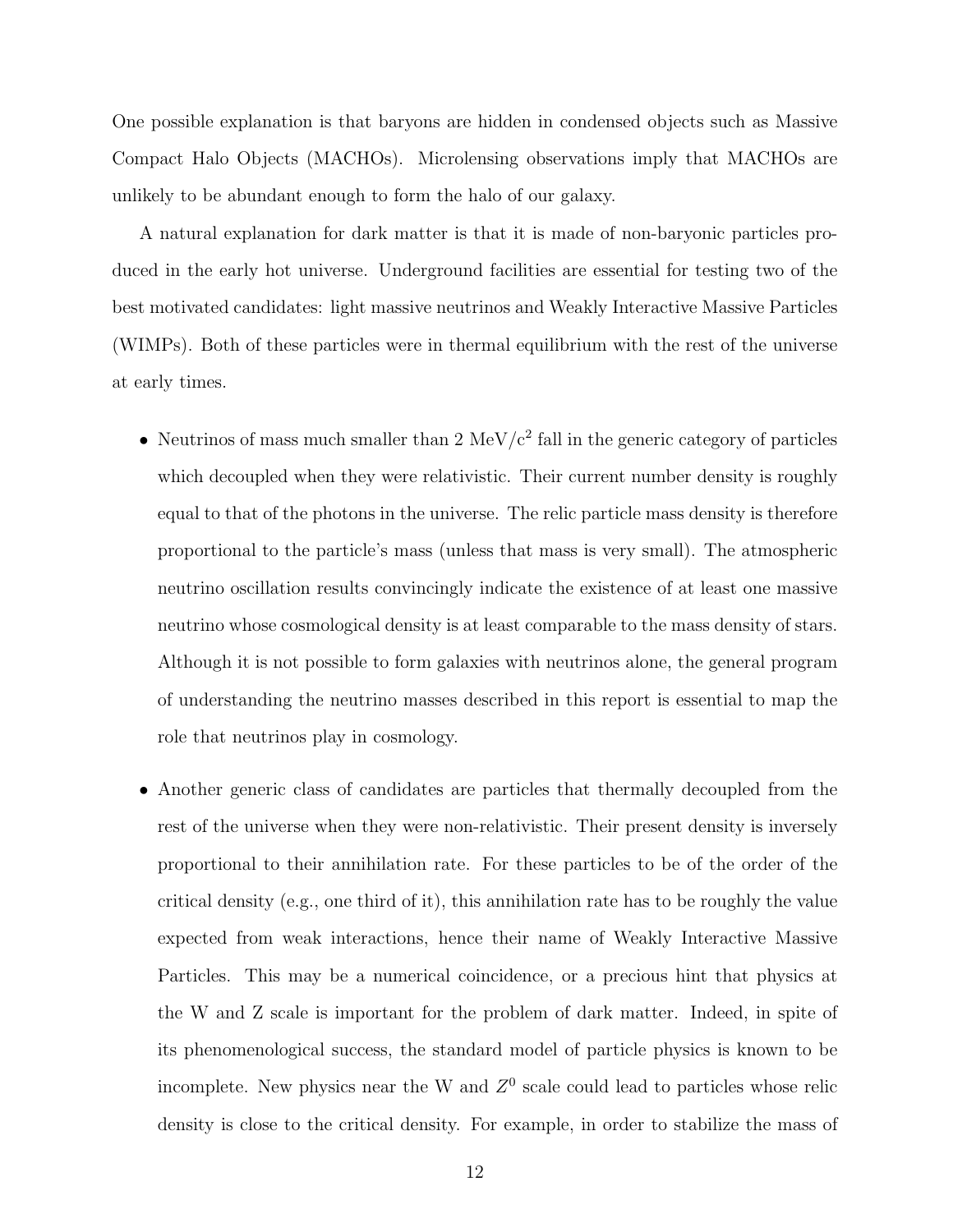the vector intermediate bosons, one is led to postulate the existence of a new family of supersymmetric particles in the 100  $\text{GeV}/c^2$  mass range. The lightest supersymmetry particle is thus an outstanding dark matter candidate.

The WIMPs search is being carried out intensively with germanium detector arrays of unprecedented radiopurity and with very large NaI scintillation detectors. The field is at the forefront of the effort to develop novel cryogenic sensors providing excellent background discrimination. Current first-generation experiments have achieved a sensitivity significant to begin probing supersymmetry. Several second-generation experiments under development in the US and Europe have the potential to explore large regions of the supersymmetric parameter space.

The dark matter physics community is currently discussing a third generation of WIMP experiments for the second half of the decade. Two possible directions are envisioned. If the second-generation experiments discover a signal, the emphasis will probably shift to the detection of the recoil directionality, which would link the signal to the Galaxy and provide information on the Milky Way halo. The candidate technologies, e.g., photon detection in isotopically pure materials, low pressure time projection chambers, and extremely sensitive motion sensors detecting the scattering event, are particularly sophisticated and their development should be started as soon as possible. If the second-generation experiments fail to find a signal, it will be necessary to use photon-mediated or liquid xenon experiments with as much as 1 ton of detector material. The emphasis on the development would then be ultra-low radioactivity, very high rejection power, and large-scale production at low cost. This second route would become compelling if supersymmetry is discovered at the Tevatron or LHC.

A very deep site that is properly equipped (for instance with clean rooms and the possibility of handling cryogenic fluids) would be an important asset. Most of the sensitivity of the experiments currently under construction relies on the discrimination between nuclear recoils and electron recoils. The former might signal WIMP interactions while the latter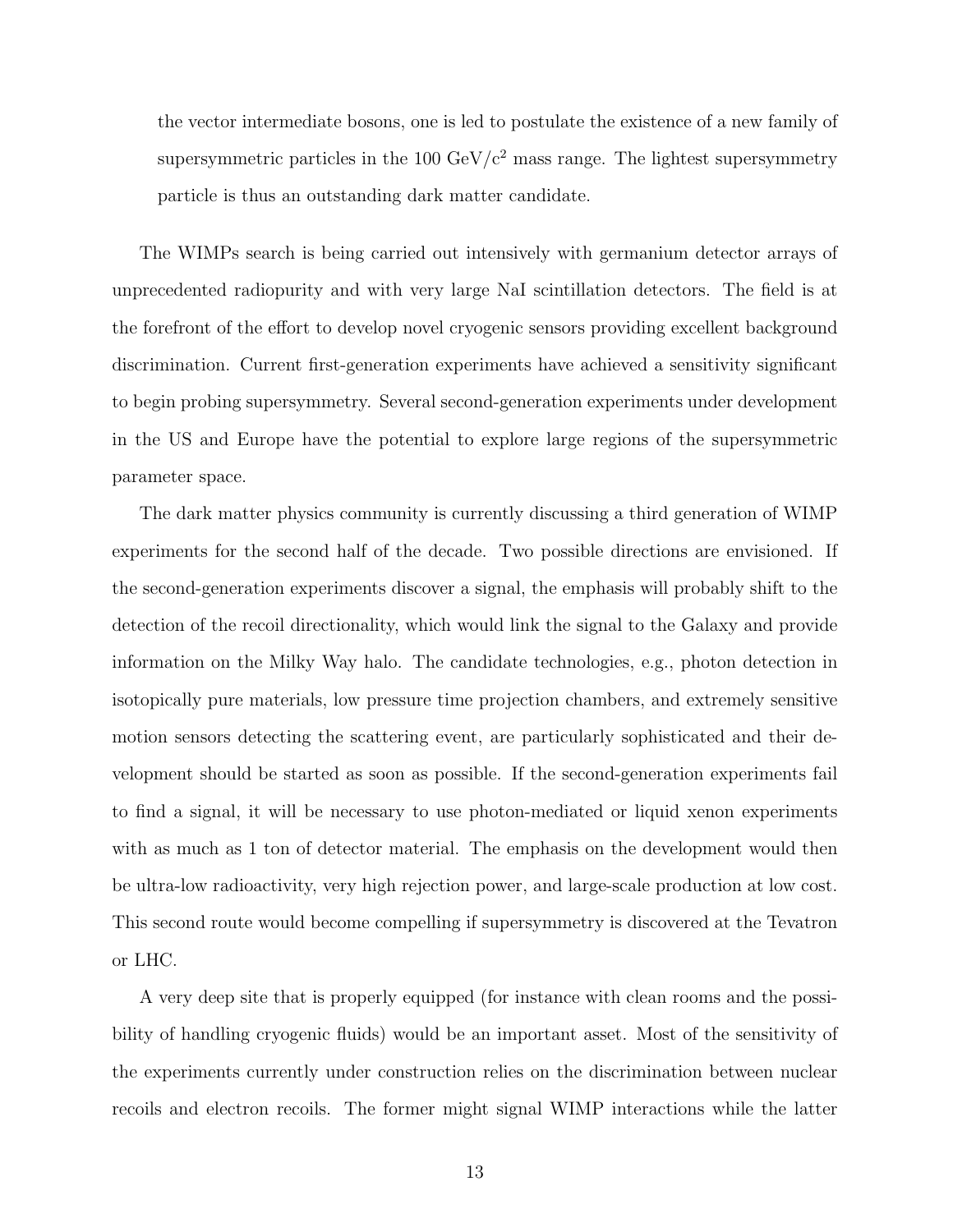are generated by radioactivities within the detector. High energy neutrons, produced by cosmic muons in the apparatus or the cavity walls, are potentially problematic as they also produce nuclear recoils, mimicking WIMPs. The rates are unfortunately poorly known. Although the second generation of experiments may be done at 2000 m.w.e. with little neutron shielding, the third generation will likely require deeper sites. Underground material refining facilities (e.g., for the detector supports) could also prove important in reducing ambient backgrounds.

Although the field of dark matter research is still young, there are strong suggestions that the underlying physics is profound. Maps of the cosmic microwave background and tests of the Hubble expansion using supernovae as standard candles suggest that the universe is flat, currently balanced by a combination of dark matter and dark energy. These cosmological results hint at deep connections between the dark matter associated with new particle physics and the laws that govern the large-scale evolution of our universe.

## **IV. NUCLEON DECAY**

A great many species of elementary particles have been discovered in the century since Thompson's discovery of the electron. With a very few exceptions, all known elementary particles spontaneously disintegrate into other particles. For instance, some forms of natural beta radioactivity arise when a neutron within an atomic nucleus decays into a proton, an electron and an antineutrino. The average time before a decay occurs—called the particle's lifetime—is characteristic of the species of decaying particle.

For modern physicists it is the particle which does NOT decay which requires an explanation. This explanation usually looks for a conserved quantity whose value must be the same for the parent particle and for all of the daughters in the event that a decay takes place. For instance, electric charge is conserved in the neutron decay mentioned above, because the charge (zero) of the initial neutron equals the sum of charges of its daughters: proton  $(+1)$ plus electron (−1) plus antineutrino (zero). Since energy conservation requires particles to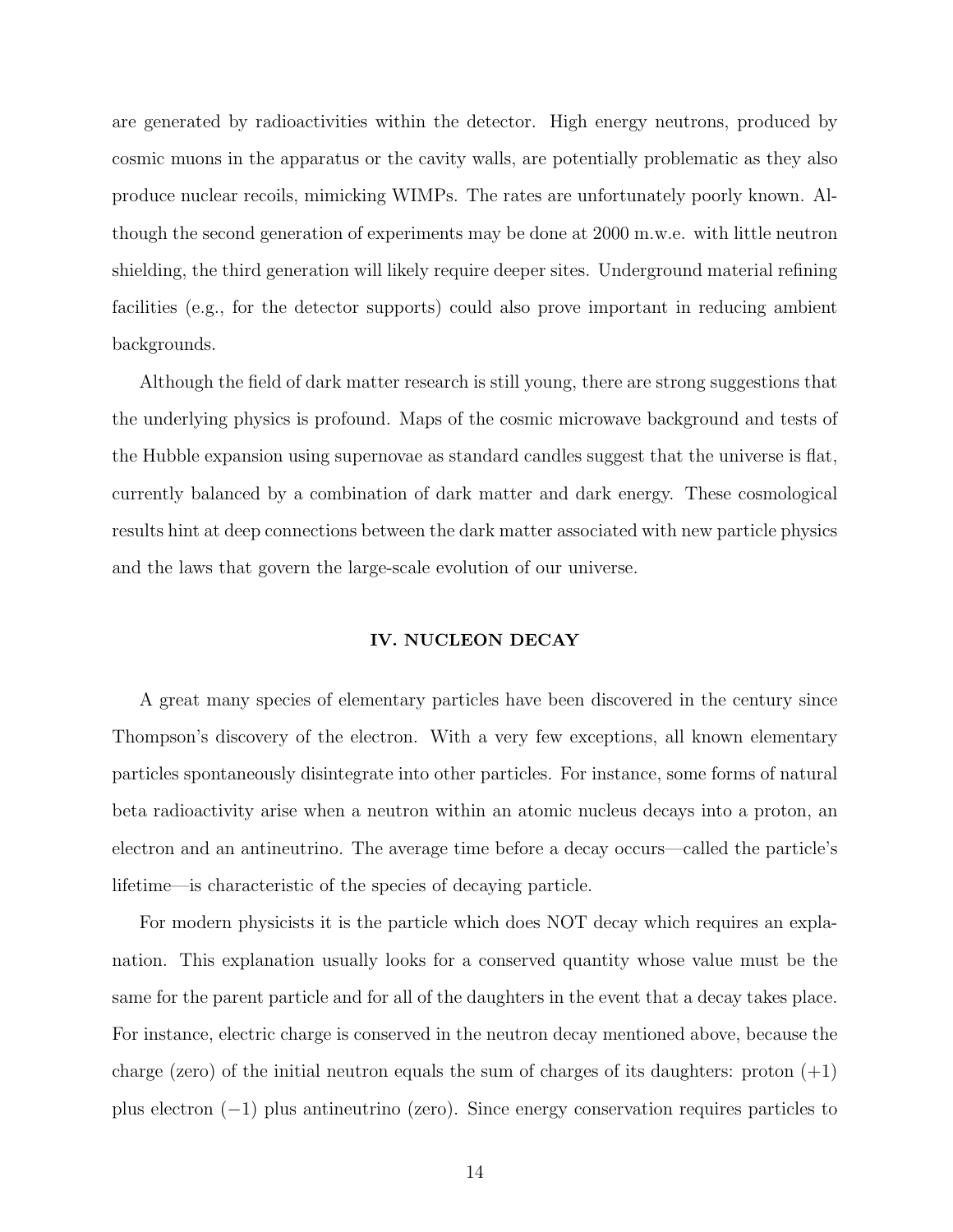decay into daughter particles with a smaller mass, the lightest particle carrying a conserved charge must be stable. The electron is the lightest electrically charged particle, and this is our understanding of why the electron does not decay.

So far as we know ordinary matter does not decay, and this implies the proton must be extraordinarily stable. If the ambient radioactivity found in ordinary matter were due to decaying protons (it isn't) then the proton lifetime would have to be more than  $10^{16}$ years, or a million times longer than the age of the universe. This limit can be raised even further if known sources of radioactivity are removed, as was first demonstrated by Reines and collaborators in 1954, who established a limit of about  $10^{22}$  years.

The remarkable stability of the proton is explained in modern particle theory (the Standard Model) by proposing that it is also the lightest particle to carry a conserved charge. Whereas electric charge conservation keeps the electron stable, for the proton the relevant conserved charge is called baryon number. Its conservation was first proposed by Stuckelberg in 1938 and by Wigner in 1949.

Until the 1970s there were no compelling theoretical arguments for violation of baryon number conservation. This situation changed with the success of efforts to unify the weak and electromagnetic forces and with the development of quantum chromodynamics as the theory of the strong interaction. Theoretical efforts to construct grand unification theories which would further unify these three forces led naturally to interactions which violated baryon number conservation, and so predicted the proton should decay. Since these new baryon-number violating interactions were very weak, the proton lifetime was predicted to be extremely long. The simplest and most popular of these theories, based on the symmetry group SU(5), predicted a proton lifetime in the range of  $10^{28-30}$  years and specified the dominant decay product to be a positron and a neutral pion  $(p \to e^+ \pi^0)$ .

These predictions stimulated ambitious new proton decay searches with massive underground detectors—including the Frejus, IMB, Kamiokande, Kolar and NUSEX experiments—in the 1980s. In its initial report in 1983, the largest of these detectors, IMB, set a lower limit of  $6.5 \times 10^{31}$  years for the lifetime for the decay  $p \to e^+ \pi^0$ , effectively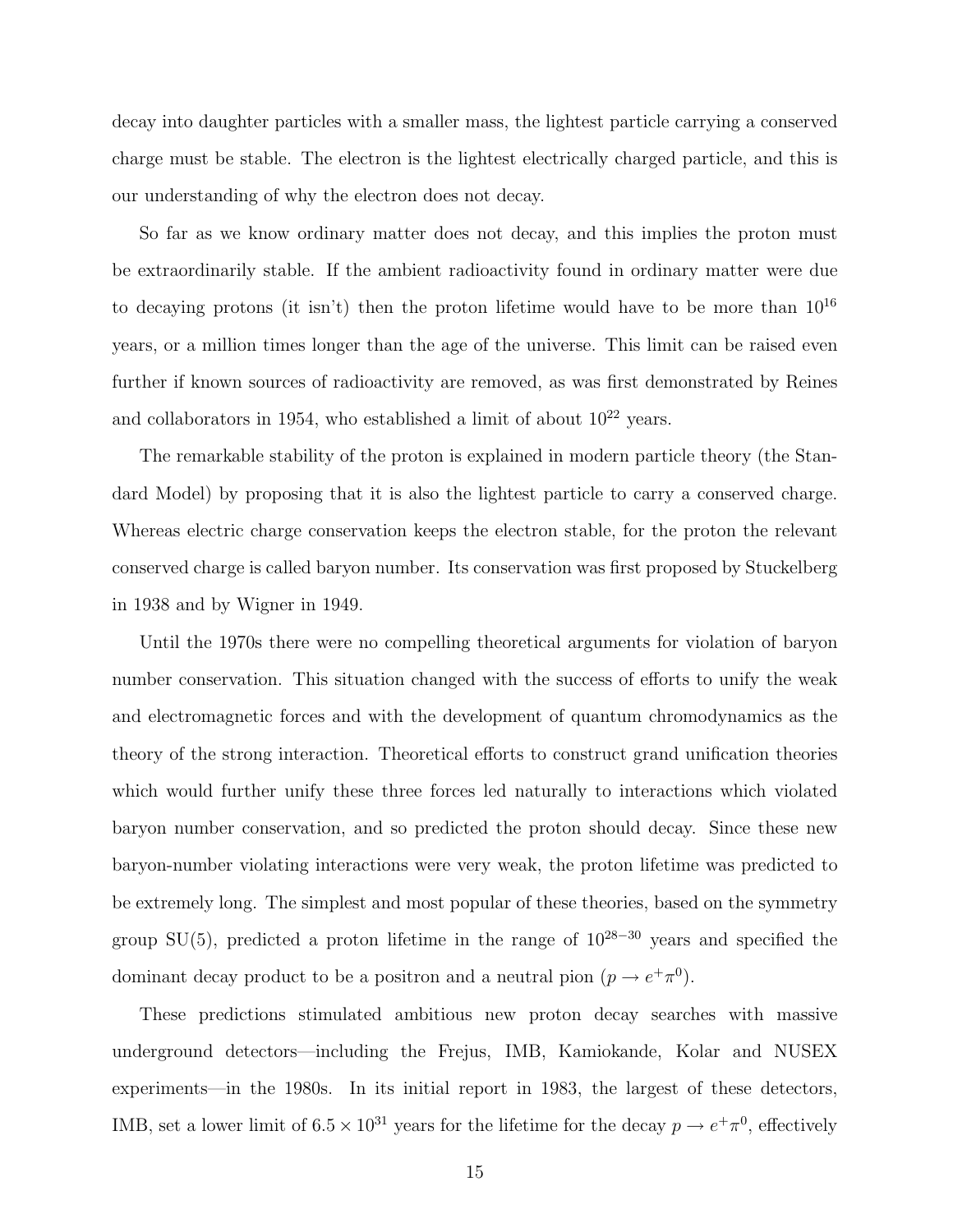ruling out the minimal SU(5) grand-unified theory. With additional data collected over the remainder of the decade, the lower limit on the lifetime was increased to  $8.5 \times 10^{32}$  years.

Further improvement of these limits requires large, higher-sensitivity detectors: to test lifetimes of  $10^{33}$  years would require about  $10^{33}$  protons or neutrons, or a ten kiloton mass. This was the primary motivation for building the Super-Kamiokande experiment in Japan. The 50 kiloton Super-Kamiokande detector began taking data in 1996.

Although larger detectors could produce larger proton decay signals, they also produce more background events, where an ordinary reaction is mistaken for proton decay. Backgrounds for proton decay arise when cosmic rays interact in the upper atmosphere producing muons and neutrinos which can penetrate and interact within the detector. The number of muons reaching the detector can be reduced by locating the detectors underground, but neutrinos cannot be avoided so simply because they can pass through the entire earth unscathed. Although the vast majority of these atmospheric neutrino interactions bear little resemblance to proton decay, a small fraction are indistinguishable based on the measured topology and kinematics of the events. Recently obtained data from a scaled-down version of Super-Kamiokande installed in the neutrino beamline at the KEK accelerator in Japan will help experimentalists to improve their estimates of the rates of such background events. More sophisticated simulations of neutrino production in the atmosphere, coupled with new measurements of the primary cosmic ray fluxes and the secondary particles produced, will likewise refine our understanding of the atmospheric neutrino fluxes themselves in the near future.

While the data from Super-Kamiokande have yet to reveal evidence for proton decay, the motivation for still more sensitive searches is strong. Baryon number differs from electric charge in that there is no fundamental reason why it should be conserved. Recent theoretical papers have stressed the relevance of Super-Kamiokande's discovery of neutrino oscillations to the mechanism for proton stability. One effort to incorporate oscillations within a grand unified model predicts the proton lifetime to lie in the range of  $10^{34}$  years, with decays into kaons and antineutrinos  $(p \to \overline{\nu} K^+)$  being predicted as the dominant decay mode.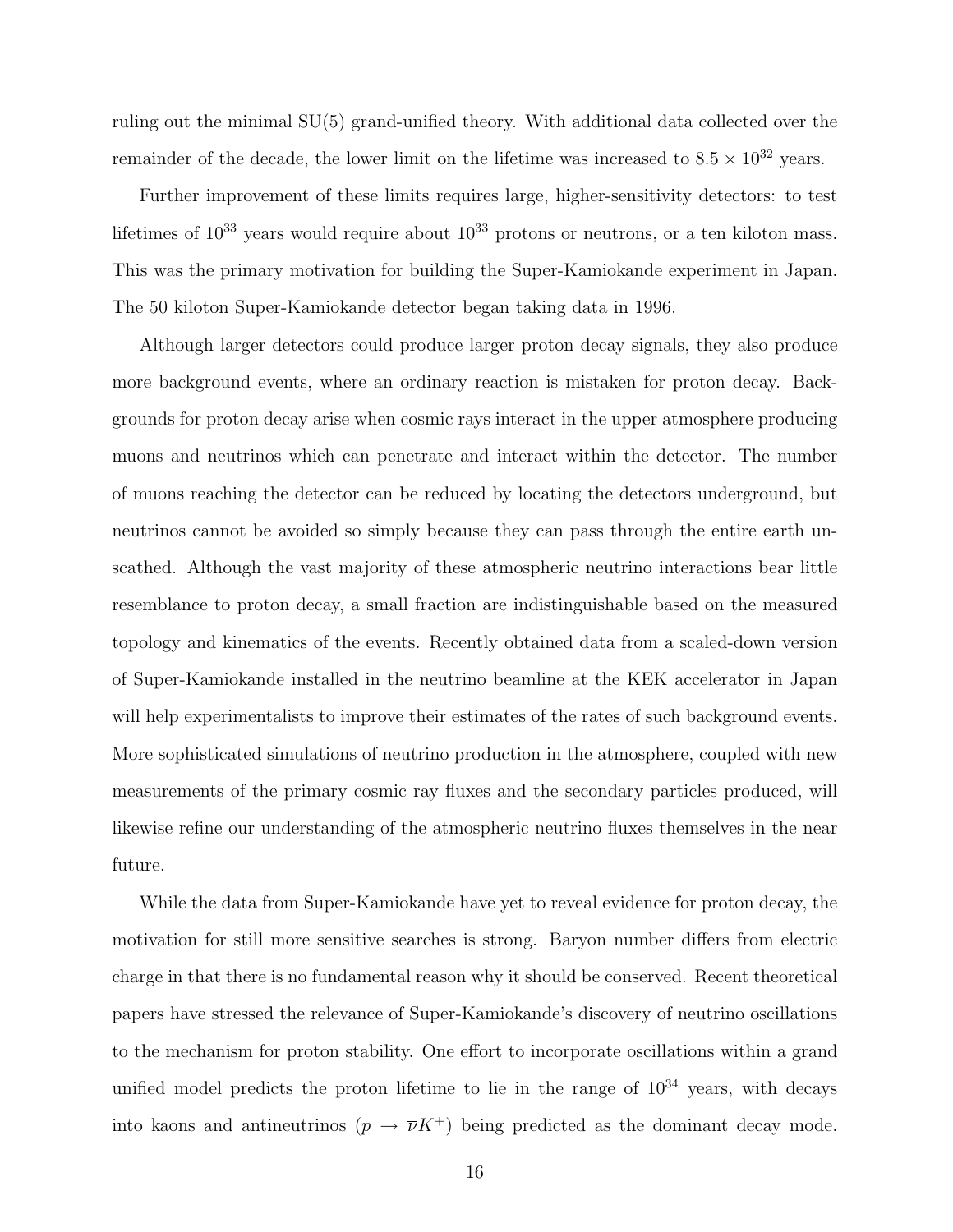Such decays could be revealed by new experiments that improve on the Super-Kamiokande sensitivity by a factor of five or ten.

By producing important atmospheric and solar neutrino results in addition to new limits on baryon number violation, Super-Kamiokande illustrates the strong intellectual and practical connections between proton decay experiments and other kinds of underground science. Furthermore, the theoretical motivations are strong. There is evidence that our fundamental approach to unification is sound, and although models can predict a broad range of proton lifetimes, the range immediately beyond current experiments is exceedingly interesting. Proton decay remains one of the very few opportunities for directly testing grand unified theories with experimental data.

### **V. ATMOSPHERIC NEUTRINOS**

When primary cosmic-ray protons and nuclei enter the atmosphere, their interactions produce secondary, "atmospheric" cosmic rays including all the hadrons and their decay products. The spectrum of these secondaries peaks in the GeV range, but extends to high energy with approximately a power-law spectrum. Because they are affected only by the weak force, atmospheric neutrinos rarely interact in the earth. Thus a single underground detector can use the atmospheric neutrino beam simultaneously in a short-baseline and a long-baseline mode to search for neutrino oscillations over a range of pathlengths from 10 to 10,000 kilometers, with sensitivity to mass-squared differences down to less than  $\sim 10^{-4} \text{ eV}^2$ .

Because they are weakly interacting, neutrinos were the last component of the secondary cosmic radiation to be studied. With the advent of very large, deep underground detectors, whose construction was originally motivated by the search for proton decay, there are now extensive measurements of the flux of atmospheric neutrinos. What is emerging from recent studies is a discovery which is likely to have an impact comparable to that of the original discoveries made with atmospheric cosmic rays half a century ago, including existence of the pion, the kaon and the muon. The 50-kiloton Super-Kamiokande experiment, with a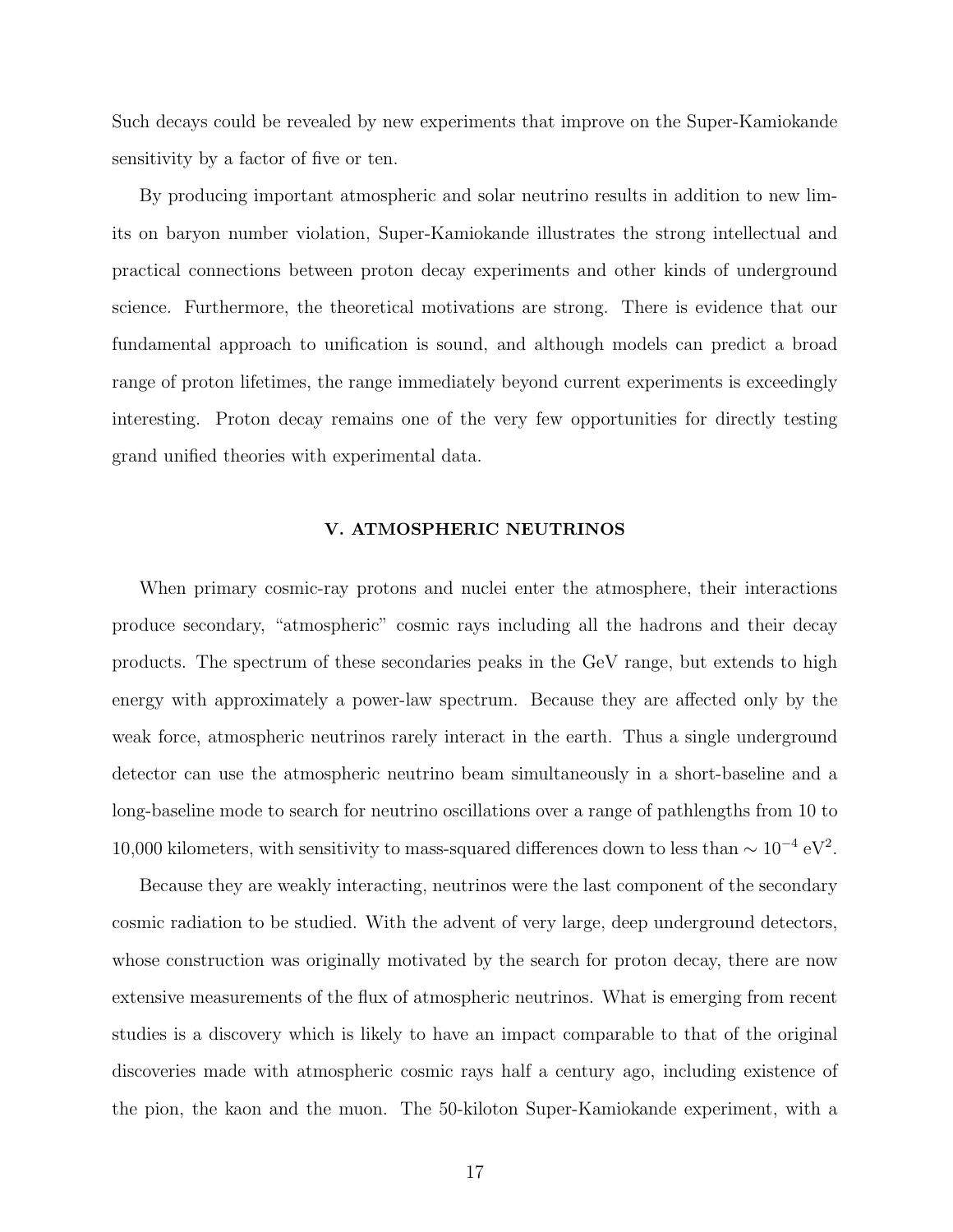20-kiloton fiducial volume, has now accumulated sufficient statistics to see clearly that the flux of muon-neutrinos depends not only on the rate at which they are produced in the atmosphere, but also on the pathlength they travel to the detector. There is a deficit of upward muon-neutrinos relative to downward neutrinos measured in the same detector, the response of the detector being up-down symmetric.

The most likely cause of this pathlength dependence is neutrino oscillations, in which neutrinos produced as muon-type, after passing a certain distance (which depends on energy), manifest themselves with a different "flavor," in this case as  $\tau$ -neutrinos. This behavior suggests that the neutrinos possess a small but non-zero mass. If so, this would be the first evidence for physics beyond the standard model of particle physics. This possibility has stimulated intense activity to find the implications for particle theory, and to relate this manifestation of neutrino physics to the long-standing solar neutrino problem (or the "solar neutrino opportunity" as it is described elsewhere in this essay).

The first evidence that atmospheric neutrinos were not behaving as expected came from the observation by IMB that the fraction of neutrino interactions with stopping muons was lower than expected. Then Kamioka reported that the ratio of muon-like to electron-like neutrino interactions was lower than expected. The Frejus experiment, however, reported a ratio consistent with expectation. These detectors had fiducial volumes ranging from a fraction to a few kilotons. As statistics accumulated from the water detectors (IMB and Kamioka) and first results were reported from Soudan, evidence for the "atmospheric neutrino anomaly" increased. Then, the Kamioka experiment published the first evidence for a pathlength dependence characteristic of neutrino oscillations. An important aspect of both  $\nu_{\mu}/\nu_{e}$  and upward/downward is that, as ratios, both are insensitive to uncertainties in the calculations of what is expected in the absence of oscillations. The  $\nu_{\mu} \leftrightarrow \nu_{\tau}$  oscillation interpretation that is emerging from the data is also consistent with deviations from the expected angular distributions of neutrino-induced upward muons measured in MACRO and Super-Kamiokande. This event sample probes a higher range of neutrino energies than the neutrino interactions inside the detector.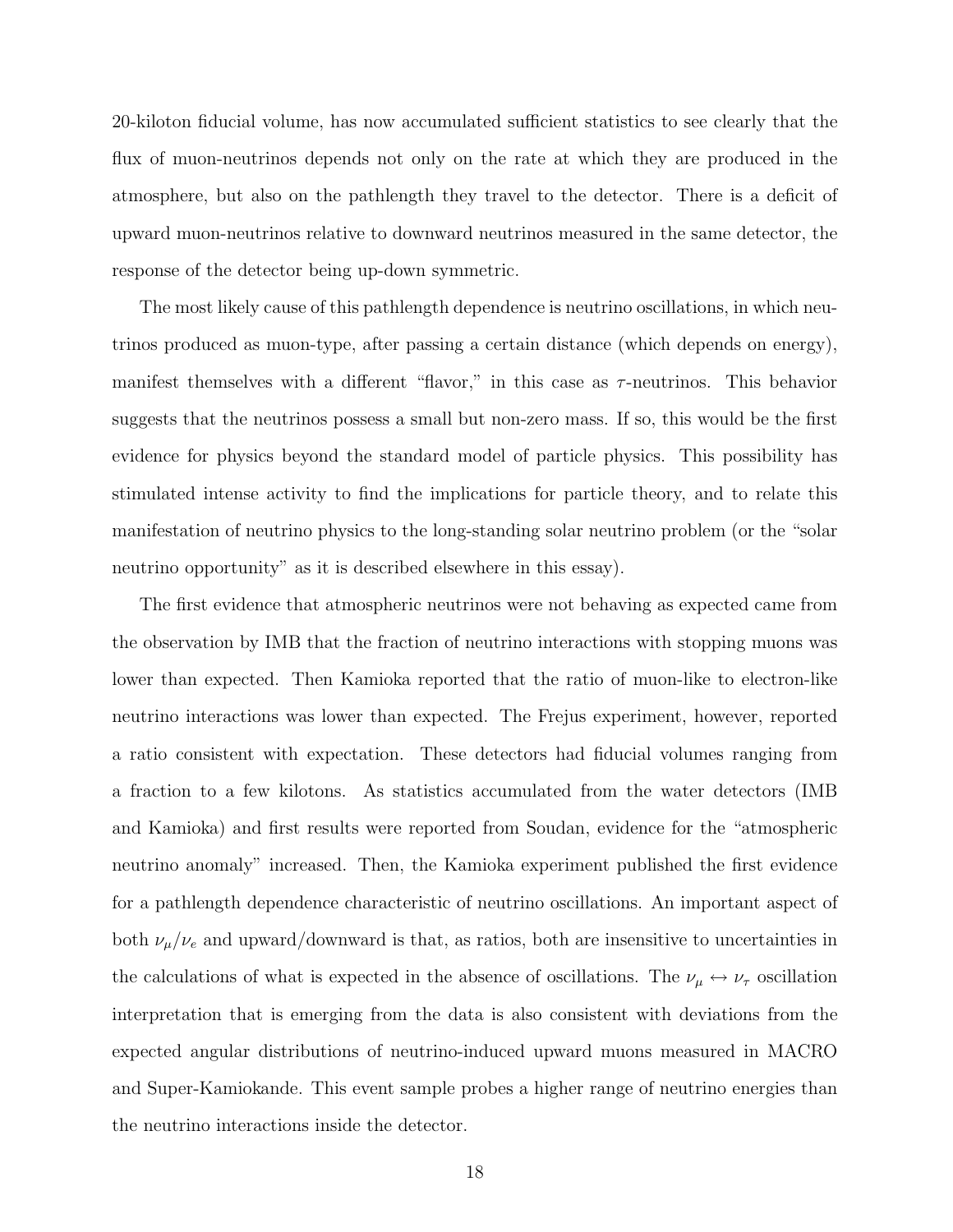The identifying characteristic of neutrino oscillations, the rise and fall of neutrino intensity as a function of energy, cannot be observed at present with Super-Kamiokande. This is a consequence of the limited energy and angular resolution of the experiment coupled with the fact that, with the estimated value of the mass of the heavier neutrino, the first dip occurs for paths in which neutrinos are coming from near the horizon. The pathlength changes rapidly with zenith angle near the horizon. This consideration also limits the accuracy with which neutrino mass can be determined with the atmospheric neutrino beam.

Assuming a next-generation nucleon decay detector in a dedicated underground laboratory, it is natural to ask what would be the prospects for atmospheric neutrino physics. Assuming the detector would have an order-of-magnitude larger sensitive volume, several possibilities could be explored. These might include:

- Larger statistics for more precise determination of the mixing angle;
- Possible observation of  $\nu_{\tau}$  appearance;
- Better sensitivity to oscillations by containing higher energy events which have naturally better angular resolution. The goal would be to resolve the first oscillation dip, which would allow a more precise determination of neutrino mass;
- More statistics on neutral current events;
- Study of ∼GeV neutrino interactions in nuclei.

### **VI. LONG BASELINE NEUTRINO OSCILLATION EXPERIMENTS**

The data on atmospheric neutrinos probably provides the strongest evidence today for the existence of neutrino oscillations and hence a non-zero neutrino mass. If indeed the effect seen by the Super-Kamiokande experiment (and supported by IMB, Kamioka, Soudan2 and MACRO) is due to neutrino oscillations then the most important characteristics of the phenomenon are: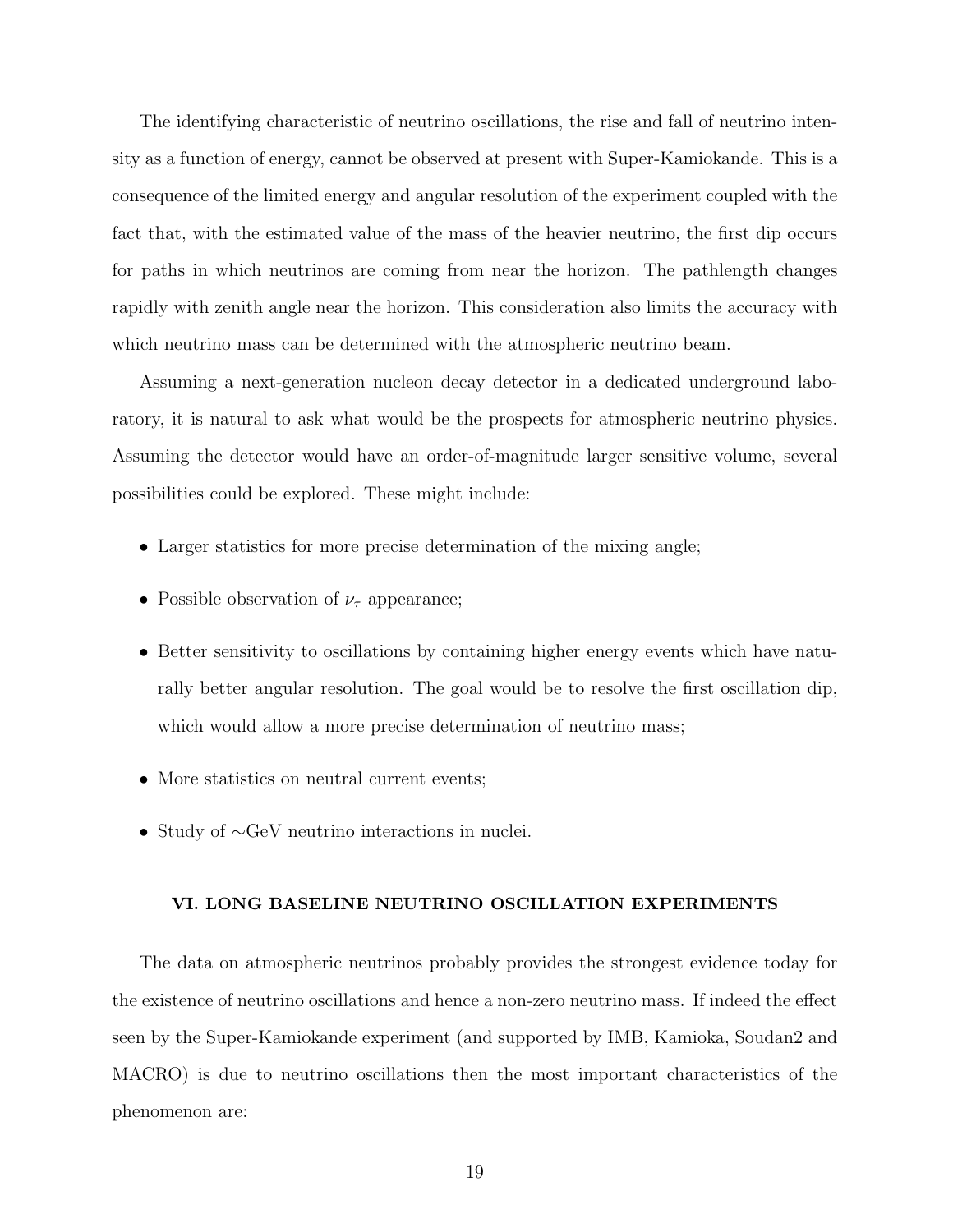- Large mixing angle  $(\sin^2(\theta) > 0.88$  at 90% CL);
- $1.5 < \delta m^2 < 5 \times 10^{-3}$  eV<sup>2</sup> at 90% CL;
- Dominant mode of  $\nu_\mu \to \nu_\tau$ .

The characteristics of these parameters are such that the phenomenon can be investigated very well by the terrestrial long-baseline accelerator experiments. The dominant neutrino flavor produced by the accelerators is  $\nu_{\mu}$ , from  $\pi$  or K decays. The energies at which copious neutrino beams are available (few GeV), and feasible accelerator-detector distances (few hundred or few thousand km) provide  $L/E$  ratios well matched to the suggested  $\delta m^2$ . Finally, the large mixing angle for the dominant modes allows precise studies of the parameters.

At the present time, three different long-baseline accelerator oscillation programs are either scheduled or already running. The K2K experiment, in Japan, utilizes a neutrino beam from the KEK PS and Super-Kamiokande as the detector. The mean neutrino energy is about 1 GeV and the baseline is 250 km. The experiment started taking data in the middle of 1999 and has already seen events in the detector which are about 2 sigma away from the no-oscillation hypothesis. The MINOS experiment, in the US, utilizes the beam from the Main Injector accelerator at Fermilab (120 GeV protons) and a magnetized iron scintillator spectrometer in a former iron mine in northern Minnesota. The baseline is 730 km, and the energy is variable from a mean energy of 3 GeV to about 15 GeV. The experiment should commence data taking at the end of 2003, and, depending on the energy of the beam used, detect a few thousand to a few tens of thousands of events per year. The CERN neutrino program, Geneva, Switzerland, utilizes a neutrino beam from the CERN SPS directed towards Gran Sasso Laboratory in Italy, about 730 km away. The experimental program emphasizes detection of  $\tau$  neutrinos and thus the mean beam energy is about 20 GeV. A hybrid emulsion detector, OPERA, has been approved and a liquid argon TPC, ICARUS, is a strong possibility for the second detector. The data taking is scheduled to start in May, 2005.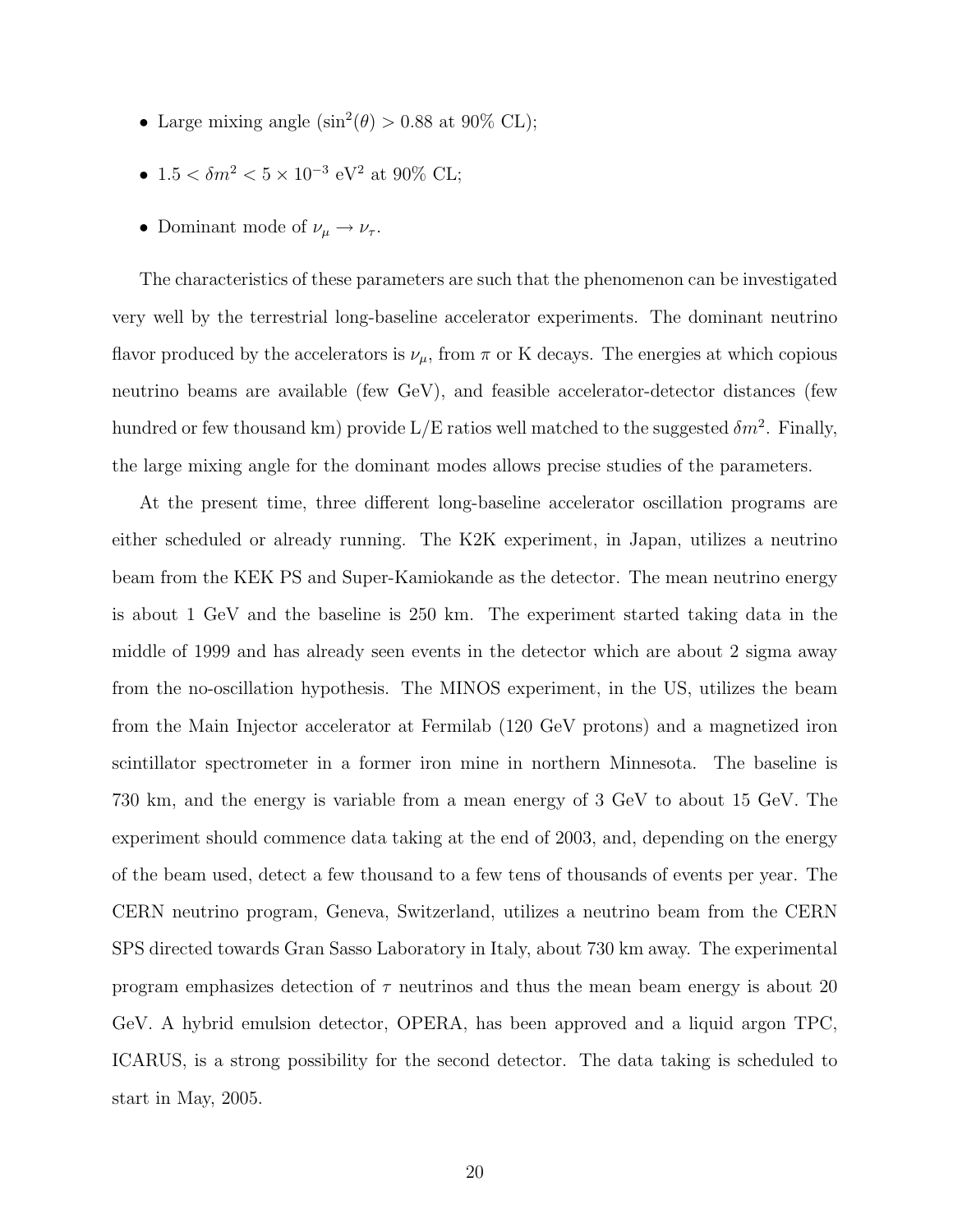

FIG. 1. The distances of different underground sites from Fermi Laboratory

These experiments will try to elucidate the nature of the atmospheric neutrino effect. Specifically, some of the experimental goals are: a) confirmation of the existence of neutrino oscillations by verification of neutrino disappearance and a change in the energy spectrum between the near and far detectors; b) precise measurement of the oscillation parameters obtained mainly from the detailed study of the energy spectra for  $\nu_{\mu}$  interactions; c) verification that the  $\nu_{\mu} \rightarrow \nu_{\tau}$  mode is the dominant oscillation mode, by either observing  $\tau$ s directly or by seeing a change in the NC/CC ratio; d) observation (or improvement of limits) on subdominant oscillation modes, e.g.,  $\nu_{\mu} \rightarrow \nu_{e}$  or  $\nu_{\mu} \rightarrow \nu_{\text{sterile}}$ ; and e) investigation of the possible presence of more exotic phenomena like neutrino decays (possibly in conjunction with oscillations) or presence of extra dimensions.

All three of the experiments mentioned above rely on underground laboratories for their principal (i.e., far) detector. We can ask to what extent an underground location is essential for long baseline accelerator experiments. The correct answer is probably that it is not as essential as for some of the other physics programs discussed above in other sections but it greatly facilitates a number of measurements and allows one to expand the scope of the experimental program. Some of the more important reasons for choosing an underground location are as follows: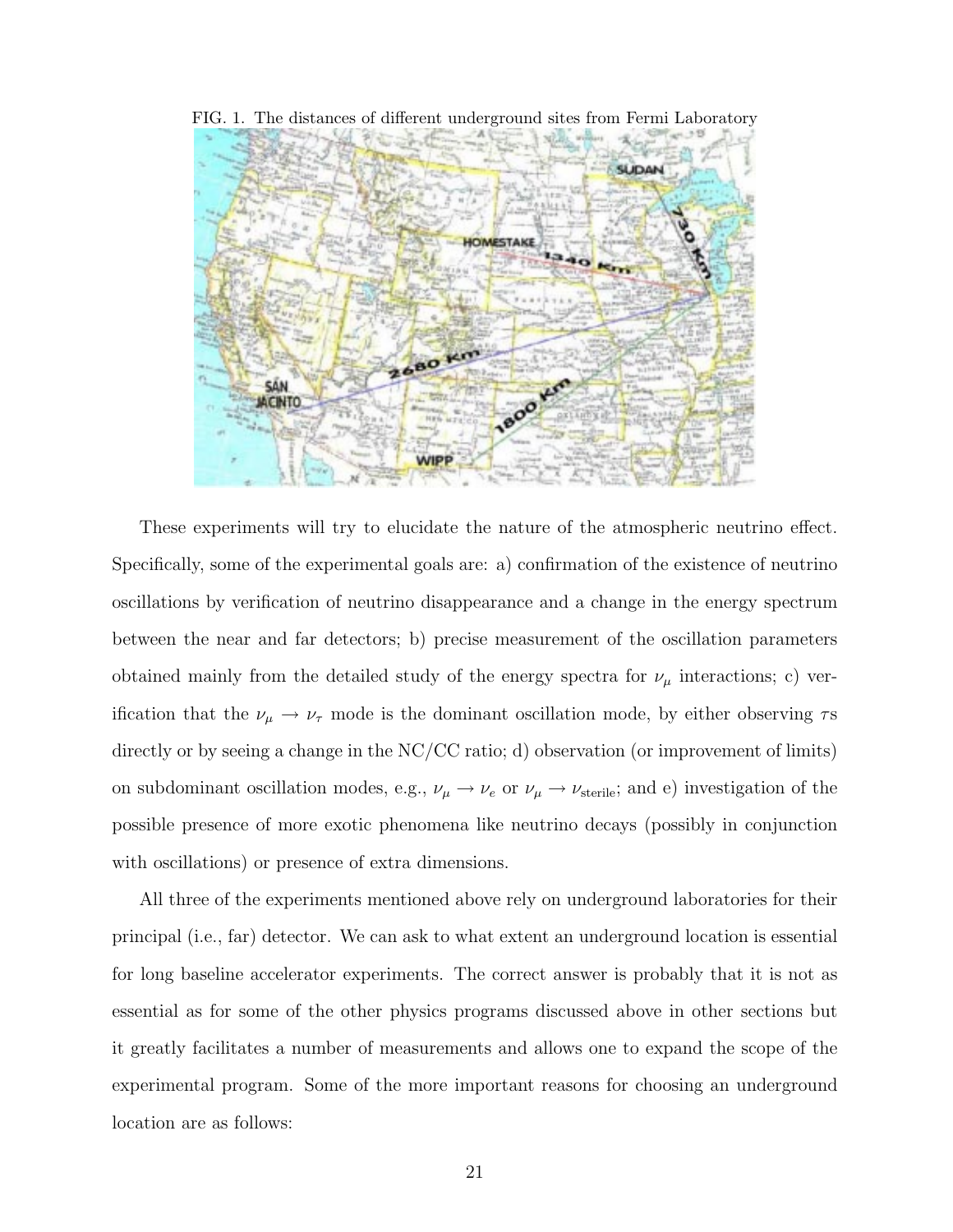The far detectors need to be massive and thus cover a large area leading to a significant number of cosmic rays passing through or interacting in a surface detector. The cosmic ray background constrains the trigger and forces some a priori decisions as to which categories of events will be detected. This background might also necessitate an extensive cosmic ray veto shield.

One way to reduce the problems discussed above is to use a very short beam-on time in the accelerator, so as to reduce the cosmic ray problem by selecting events only in a narrow time window. The problem with the short on-time solution is that it can create serious pileup problems in the near detector, where the event rate will be a million times or so greater. This may well constrain the accelerator intensities that one can use. For some machines, for example, neutrino factories based on muon storage rings, the very nature of the machine precludes very short beam-on times.

Use of a hybrid emulsion detector is seriously compromised in a ground-level detector. Such detectors require a very high percentage of good trigger events so as to minimize the required emulsion use, development, and scanning. Clean event selection, without a great deal of auxiliary tracking information, is much easier to accomplish if the cosmic ray flux is suppressed. In addition, because of the long memory of emulsions, the exposed emulsions will be much cleaner, that is, freer of background, if they are exposed in an underground detector.

For lower energies, and for studies of neutral current events or charged current events for non- $\nu_{\mu}$  modes, interactions of neutrons from cosmic rays could simulate neutrino interactions of interest. This background would be suppressed for underground detectors.

In summary, underground laboratories provide significant advantages for long-baseline neutrino oscillation experiments. These advantages may become even more important for the next generation of experiments; these experiments will have higher statistical precision and thus the minimization of systematics will become even more important.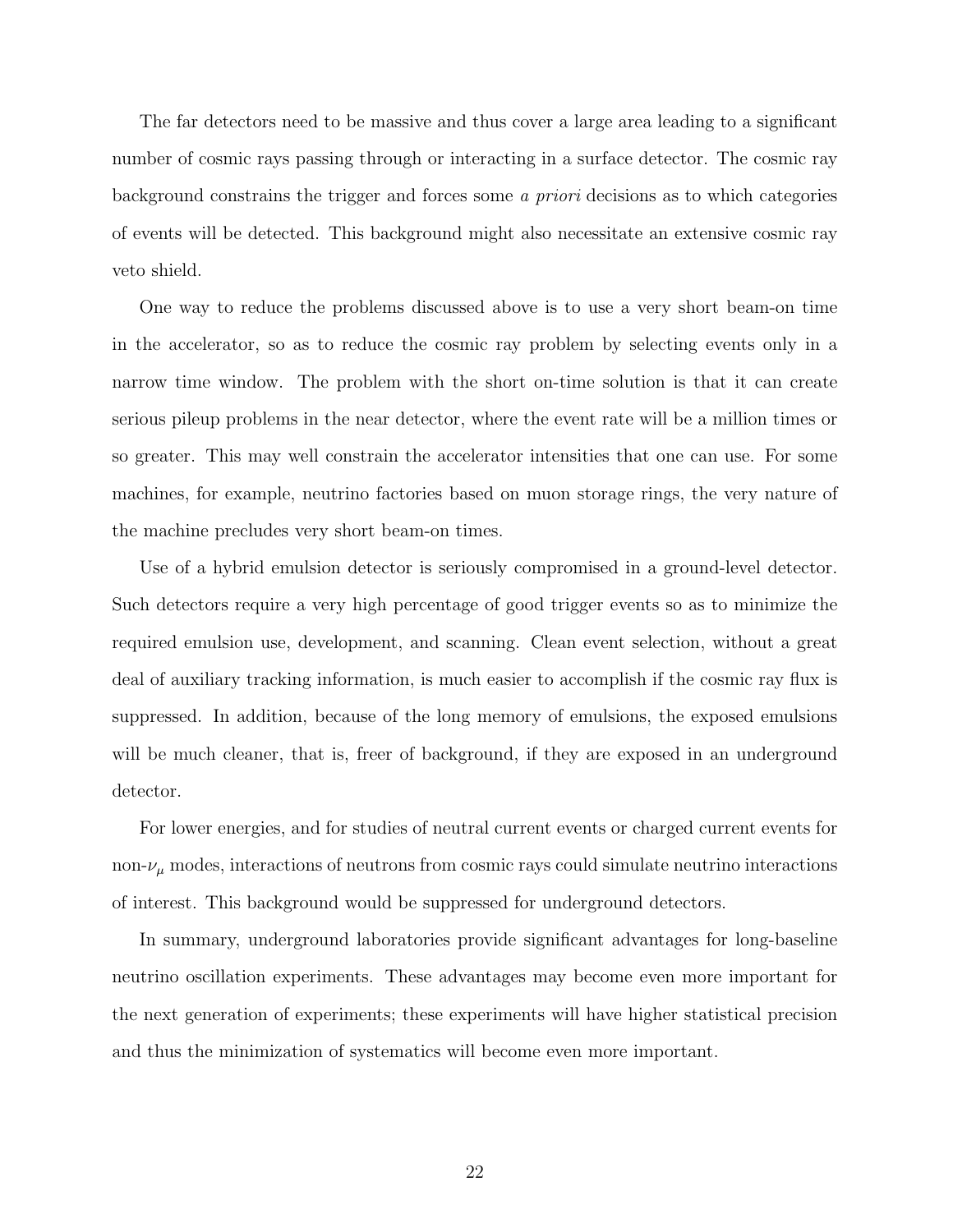#### **VII. SUPERNOVA NEUTRINOS**

A core-collapse supernova is one of the most striking events occurring in the cosmos. The neutrinos that are emitted represent 99% of the  $\sim 10^{53}$  ergs released by the collapse. Supernova neutrinos carry detailed information about the collapse mechanism and about new neutrino physics at very high matter densities and within strong magnetic fields. They may allow neutrino observers to distinguish the formation of a neutron star from the formation of a black hole, complementing information learned from gravitational wave detectors and from optical observations. The long time behavior of the neutrino luminosity probes the neutrino opacity deep within the protoneutron star, where high density nuclear matter may exist in exotic states. In the current best model of core collapse supernovae, neutrinos play an essential role in the explosion mechanism itself, helping to revive the stalled hydrodynamic shock wave by heating the nucleon soup left in the shock's wake. Neutrinos also play an important role in the synthesis of heavy elements in supernovae. Thus the detection of supernova neutrinos would provide a wealth of information on topics ranging from flavor mixing to the evolution of Galactic metals.

The available data on supernova neutrinos are limited to the  $\sim 20$  events from Supernova 1987A, recorded in the Kamiokande and IMB detectors. All of these events may have been produced by electron antineutrinos interacting with the protons within these water Cerenkov detectors. The neutrino events from SN1987A provided a qualitative confirmation of theoretical ideas about core collapse (for example, the neutrino cooling time and the total energy release), and demonstrated the potential for supernova neutrinos to constrain neutrino masses kinematically. Yet, because we lacked the requisite detectors at the time of SN1987A, much information was lost because of the small number of recorded events and the inability to separately detect electron neutrino, electron antineutrino, and heavy-flavor neutrino events.

The next Galactic supernova should generate thousands of events in underground neutrino observatories that either exist now or will be operating in the near future, such as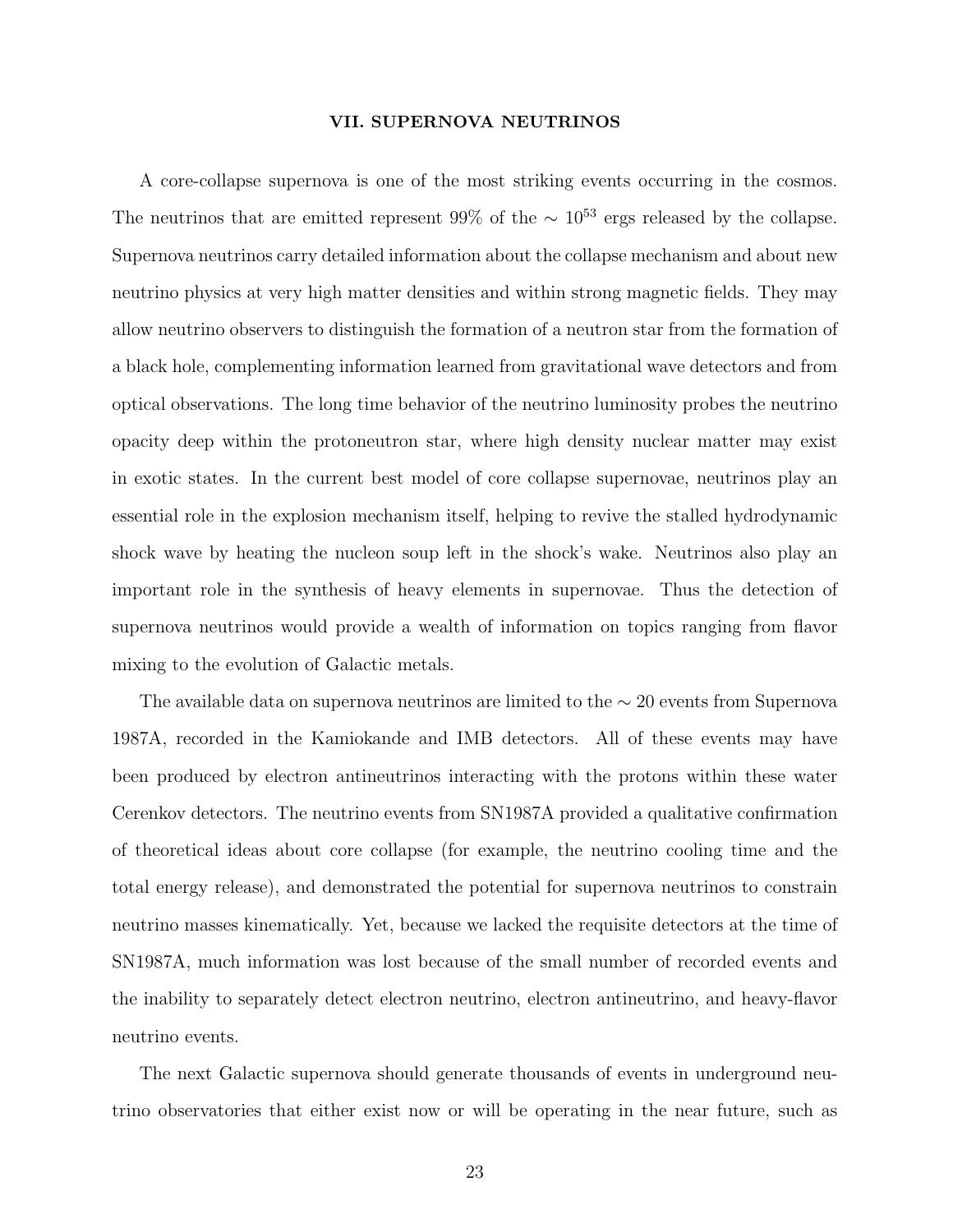Super-Kamiokande, SNO, LVD, and KamLAND.

The predicted mean energies of the different neutrino flavors are: 11 MeV  $(\nu_e)$ , 16 MeV  $(\bar{\nu}_e)$ , and 25 MeV  $(\nu_\mu, \bar{\nu}_\mu, \nu_\tau, \bar{\nu}_\tau)$ . This temperature hierarchy is determined by basic features of neutrino-matter interactions and is relatively insensitive to model assumptions. Distinctive oscillation signals, such as an inversion of the electron and heavy flavor neutrino temperatures, may be observable. Matter enhanced oscillations could occur for densities up to ten orders of magnitude larger than the densities probed by solar neutrinos. Neutrino mixing angles as small as  $10^{-5}$  could lead to complete  $\nu_e-\nu_\tau$  conversion.

Observation of the  $\bar{\nu}_e$  is relatively easy; they interact via the charged-current interaction, transferring essentially all their energy to a positron that can be detected in a water Cerenkov detector. However, the  $\nu_{\mu}$ ,  $\bar{\nu}_{\mu}$ ,  $\nu_{\tau}$ , and  $\bar{\nu}_{\tau}$  at supernova energies interact only through the neutral-current interactions; they transfer only part of their energy to the detector. Thus the energy distributions of  $\nu_\mu, \bar{\nu}_\mu, \nu_\tau, \bar{\nu}_t$  must be sampled by observing them with multiple detectors having different detection thresholds. Suitable detectors include the oxygen nuclei in the water Cerenkov detectors, deuterium (in SNO), carbon in organic scintillators (excitation of the 15.11 MeV state), and lead and iron (proposed as targets in future detectors). If many events are observed in detectors with separate sensitivities to  $\nu_e$ ,  $\bar{\nu}_e$ , and heavy flavor neutrinos, then this information may be used to test oscillation hypotheses and to learn about the dynamics of core collapse and neutron star cooling.

The time profiles of the neutrinos could be used to infer their masses from their timeof-flight differences, provided good statistics are achieved. The mass, or an upper limit to the mass, of the heaviest neutrino could be determined down to about 30 eV, a six-orderof-magnitude improvement over the present limits. Discrimination between the different types of events could be achieved from the differences in their signatures in water Cerenkov detectors or from the mean energies of the different flavor neutrinos in a detector that observes only neutral current events. If sharp temporal features exist in supernova neutrino spectra, lower mass bounds might be obtainable.

Much of the information carried by supernova neutrinos is important to other endeavors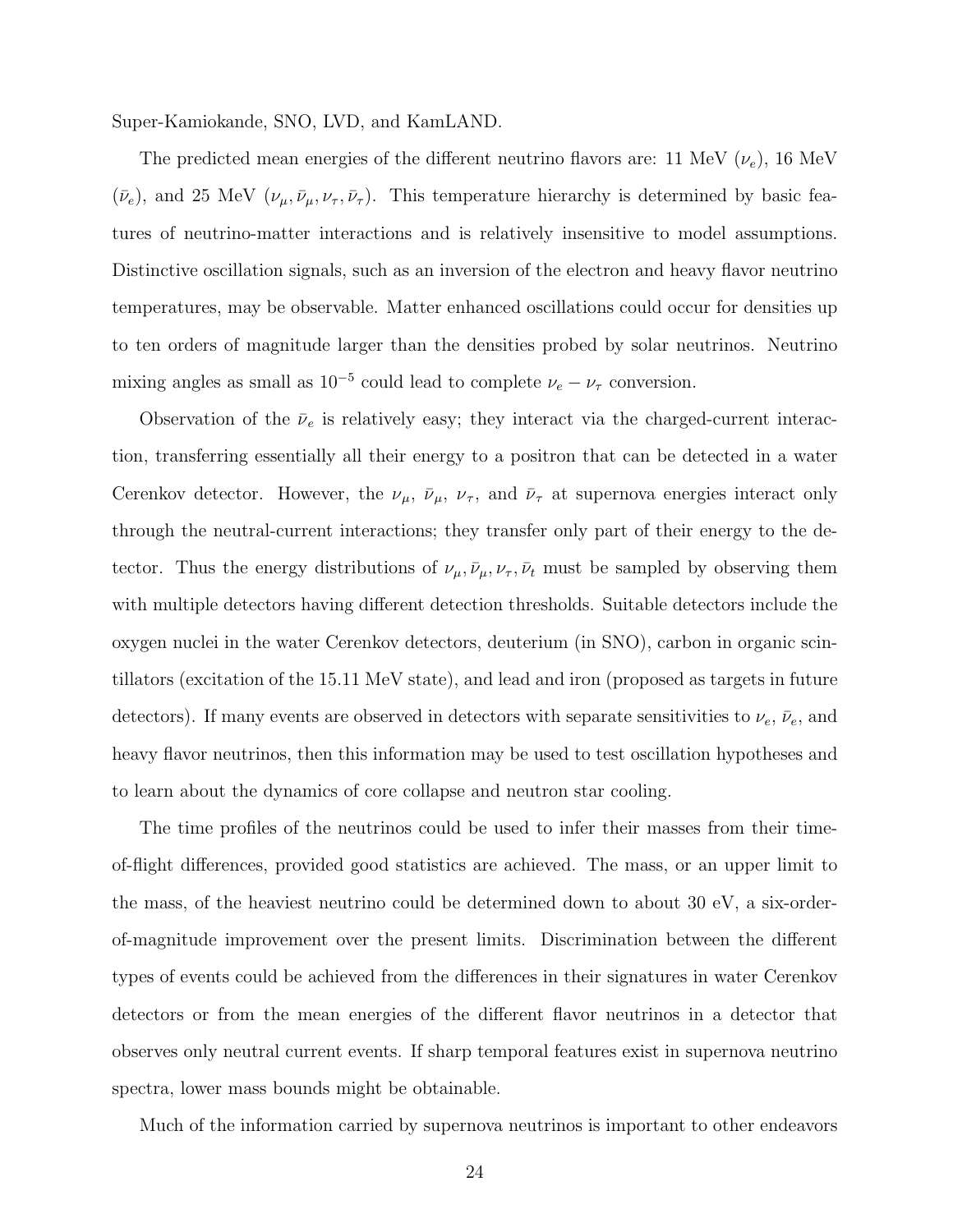in physics and astrophysics. The supernova mechanism is one of the outstanding terascale computing challenges in numerical astrophysics: detailed temporal and spectral information on the neutrino flux would place stringent constraints on modeling efforts. If neutrinos can be used to diagnose aspects of the collapse, such as the possibility of delayed collapse into a black hole, constraints might be placed on the resulting gravitational wave form, aiding gravity wave experimentalists in their attempts to identify a signal. The intimate connection between neutrinos and supernova nucleosynthesis opens up an interesting intersection with optical astronomy: rapid strides are being made in determining r-process and other abundances in early, metal-poor stars.

Finally, as rare events, supernovae present special challenges to neutrino experimentalists. Estimates of the Galactic supernova rate range from one to ten per century. Thus one must think in terms of long-term observatories rather than short-term experiments. The long time between supernova events argues for supernova observatories that are either inexpensive and easy to maintain, or have multiple purposes.

### **VIII. NUCLEAR ASTROPHYSICS**

Experimental nuclear astrophysics is concerned with the study and measurement of nuclear processes that drive both the steady evolution and the explosion of stellar systems. In the Precision Era of nuclear physics, simulating stellar conditions in the laboratory is a crucial link for interpreting the wealth of observational elemental and isotopic abundances data from satellite-based observatories through complex computer simulation of stellar evolution and stellar explosion. Two major goals have crystallized over the last decade. The first centers on the understanding of nuclear processes far off stability in the rapid rpand r-processes, which characterize nucleosynthesis in novae, X-ray bursts, and supernovae. The second goal focuses on understanding hydrostatic nuclear burning through the different phases of stellar evolution, determining the lifespans of the stars and the onset conditions of stellar explosions. They also determine the elemental and isotopic abundances observed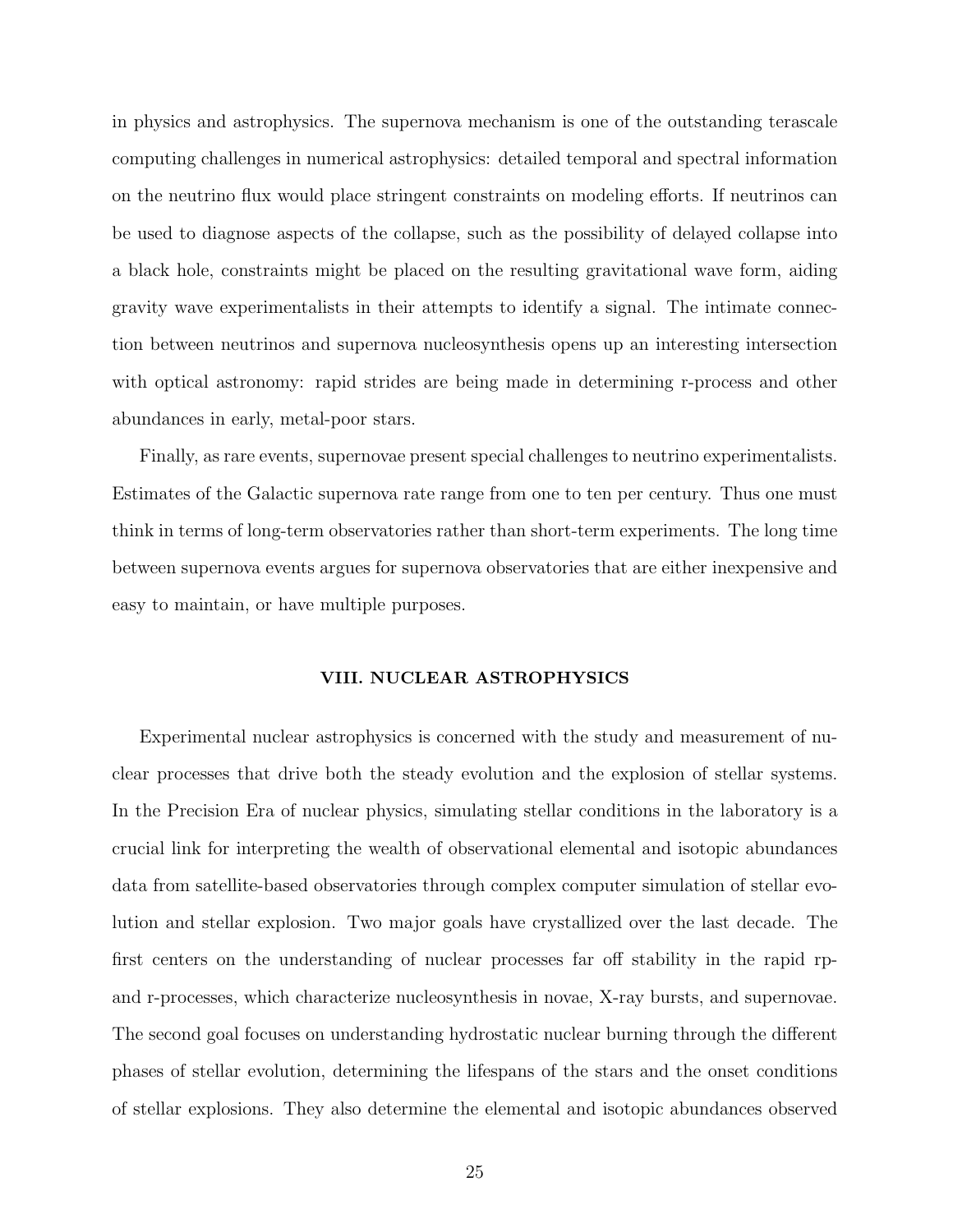in stellar atmospheres and in the meteoritic inclusions that have condensed in stellar winds.

The laboratory measurement of nuclear processes in stellar explosions requires the development of a new generation of radioactive beam facilities both to produce the exotic, shortlived nuclear species and to observe reactions that occur on the split-second timescales of stellar explosions. Different techniques are needed for the study of reactions that characterize the long-lasting, quiescent periods of stellar evolution. A new generation of high intensity, low-energy accelerators for stable beams must be built to simulate within human timescales the processes that occur in nature over stellar lifetimes. To obtain empirical information regarding the effects of the stellar plasma on fusion rates, one must go to very low energies in the laboratory where the effects of atomic electrons become most important.

While more than thirty years of intense experimental study have allowed us to define the major features of nuclear burning during hydrostatic stellar evolution, so far only two fusion reactions have been studied at the actual stellar energy range. Many other rates crucial to stellar modeling have been deduced indirectly from extrapolations of higher energy laboratory data. These extrapolations can be off by orders of magnitude in cases where the underlying nuclear structure is poorly constrained. The resulting uncertainties complicate the modeling of important phases of stellar evolution, such as the CNO reactions within massive main sequence stars and the later stages of nuclear burning where reactions on heavier species dominate. Descriptions of the red giant and the asymptotic giant helium and carbon burning phases, which are the sites for the s-process responsible for the origin of more than half of the known elements, are also limited by nuclear physics uncertainties. The fusion of  ${}^{4}$ He  $+{}^{12}$  C is, for example, an important reaction occurring in the initial stage of a supernova in which the above-ground laboratories have difficulties making low energy measurements because of cosmic ray backgrounds. A more detailed knowledge of nuclear rates is necessary to interpret and understand the rapid convection processes that link the nucleosynthesis site deep inside the star with the stellar atmosphere.

While the motivation for improving our knowledge of stellar reaction rates is clear, experimental studies of reactions for the hydrogen-, helium-, and carbon-burning phases are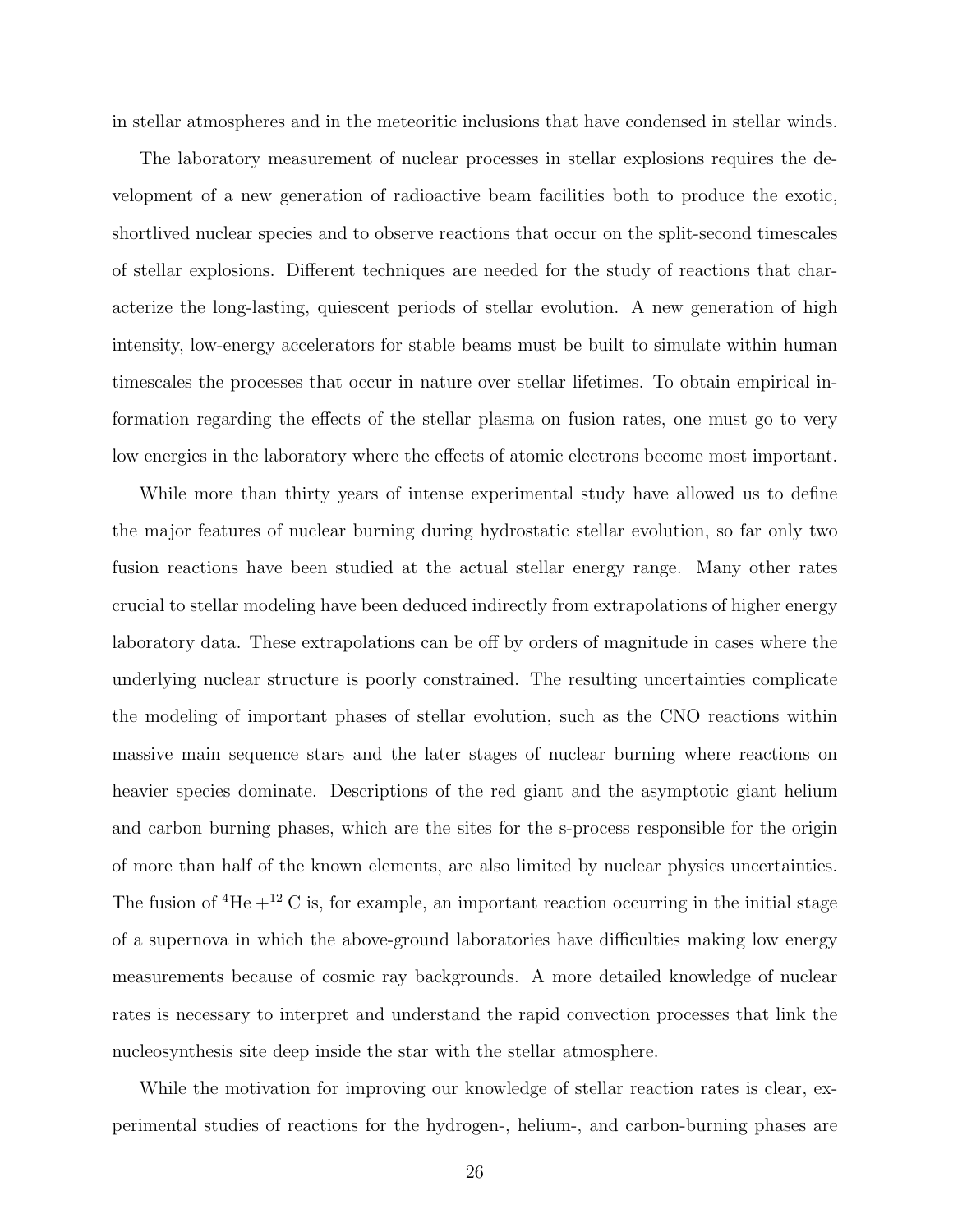often frustrated by the combination of extremely small cross sections (at the sub-pico-barn level) and high backgrounds induced by cosmic ray interactions at the accelerator sites. The cosmic ray-induced counting rate in ground-level detectors exceeds the signal by many orders of magnitude at energies corresponding to stellar temperatures.

A low-energy accelerator facility LUNA has been installed at the Italian Gran Sasso Underground National Laboratory to study nuclear reactions of importance for the ppchain, which supplies almost all of the sun's energy. The enormous reduction of cosmic ray background by almost a mile of rock shielding led to the first successful measurement of the <sup>3</sup>He(<sup>3</sup>He,2p)<sup>4</sup>He reaction at energies characteristic of solar fusion ( $\sim 16 \text{ keV}$ ). This measurement eliminated a highly speculative but long-standing uncertainty in the solar neutrino problem, the possibility of a low energy resonance in the <sup>3</sup>He−<sup>3</sup>He system. A similar effort on two other reactions important to the pp-chain,  ${}^{3}He(\alpha, \gamma)^{7}Be$  and  ${}^{7}Be(p, \gamma)^{8}B$ , could help sharpen standard solar model predictions of the <sup>7</sup>Be and <sup>8</sup>B solar neutrino fluxes.

Underground facilities provide generic opportunities for studying nuclear reactions at stellar energies because of the massive passive shielding of cosmic rays. However, while passive shielding is essential, at low energies beam-induced background requiring active shielding also arises. Here there are great opportunities for improving underground measurements of stellar reactions. In this regard the LUNA accelerator, which operates with high intensity dc-mode proton and alpha beams, offers only limited options. A high-intensity low-energy  $(\leq 1 \text{ MeV} / \text{amu})$  heavy-ion accelerator in ac-mode could provide better conditions through inverse kinematics measurements. This includes higher effective efficiencies and event identification techniques through timing and particle identification with a recoil separator system, and a beam rejection power of better than 10−<sup>20</sup> of the total system. Such a facility requires extensive R&D studies on the accelerator aspects, gas-target techniques, and recoil separator improvements. The need for beam intensities of  $\geq 1$  mA for achieving a rate of a few events per month will define extremely stringent requirements for the experimental equipment. The availability of suitable underground sites would motivate many in the nuclear reactions community to study what might be achievable.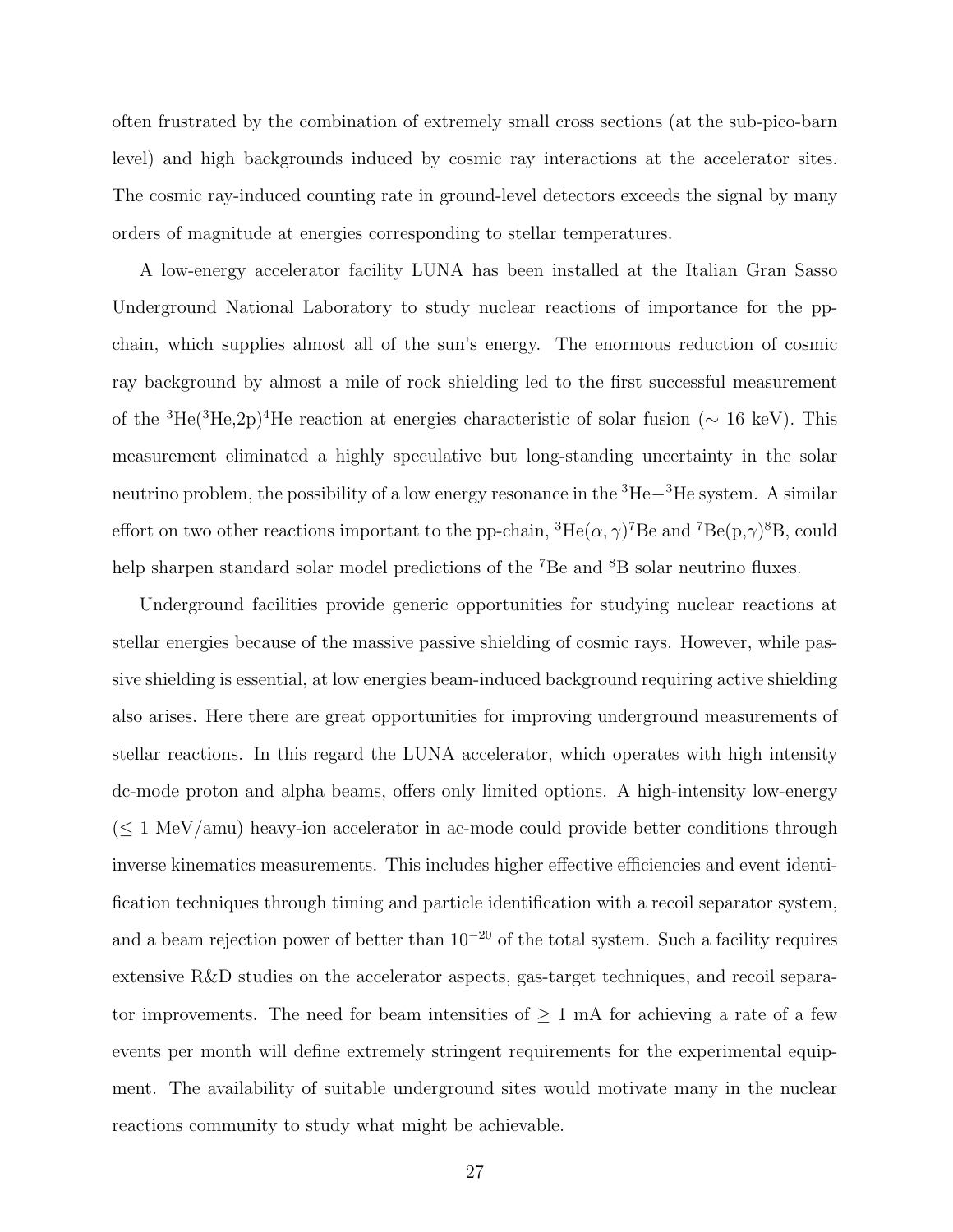### **IX. GEOSCIENCE**

Geoscience research is of critical importance for groundwater resource evaluation, energy resource extraction, environment remediation, and nuclear waste isolation. One of the most challenging aspects of subsurface evaluation is the heterogeneity of characteristics, fractures, faults, and interfaces, controlling localized (channeled) flow and transport paths, as well as rock deformation and failure. Traditional geoscience research activities are based primarily on coring and logging along boreholes from the ground surface and laboratory measurements of small rock and fluid samples collected from different stratigraphic layers. The geoscience community recognizes the limitations of stratigraphy-based models in capturing the heterogeneous nature of subsurface features, events, and processes and emphasizes the importance of using underground tunnels for direct access to deep geological formations for observation, characterization, and testing.

Many recent advances in geosciences are associated with nuclear waste repository studies in fractured tuff at Yucca Mountain, Nevada, and in salt bed at Carlsbad, New Mexico. Seepage evaluation along tunnels, geochemical and isotopic signals of old flow paths, fracture opening and rock deformation induced by stress releases, geophysical imaging of fluid movement and structure changes, and the heater tests for coupled process evaluation are among the highlights from tunnel studies. Numerical models have been used successfully to represent the flow and transport fields at different scales, with parameters calibrated against data collected in both boreholes and tunnel test beds.

An urgent need exists to continue the momentum for geoscience research that builds upon the experience of tunnel studies and expands the scope for experiments over time periods longer than the duration available in underground facilities before operations begin. The next generation of underground tests, the systematic evaluation of processes over different spatial scales, and the development of advanced techniques for long-term monitoring over great distances are logical activities for new underground laboratories currently under consideration. Such a laboratory would offer a unique opportunity for geoscience to join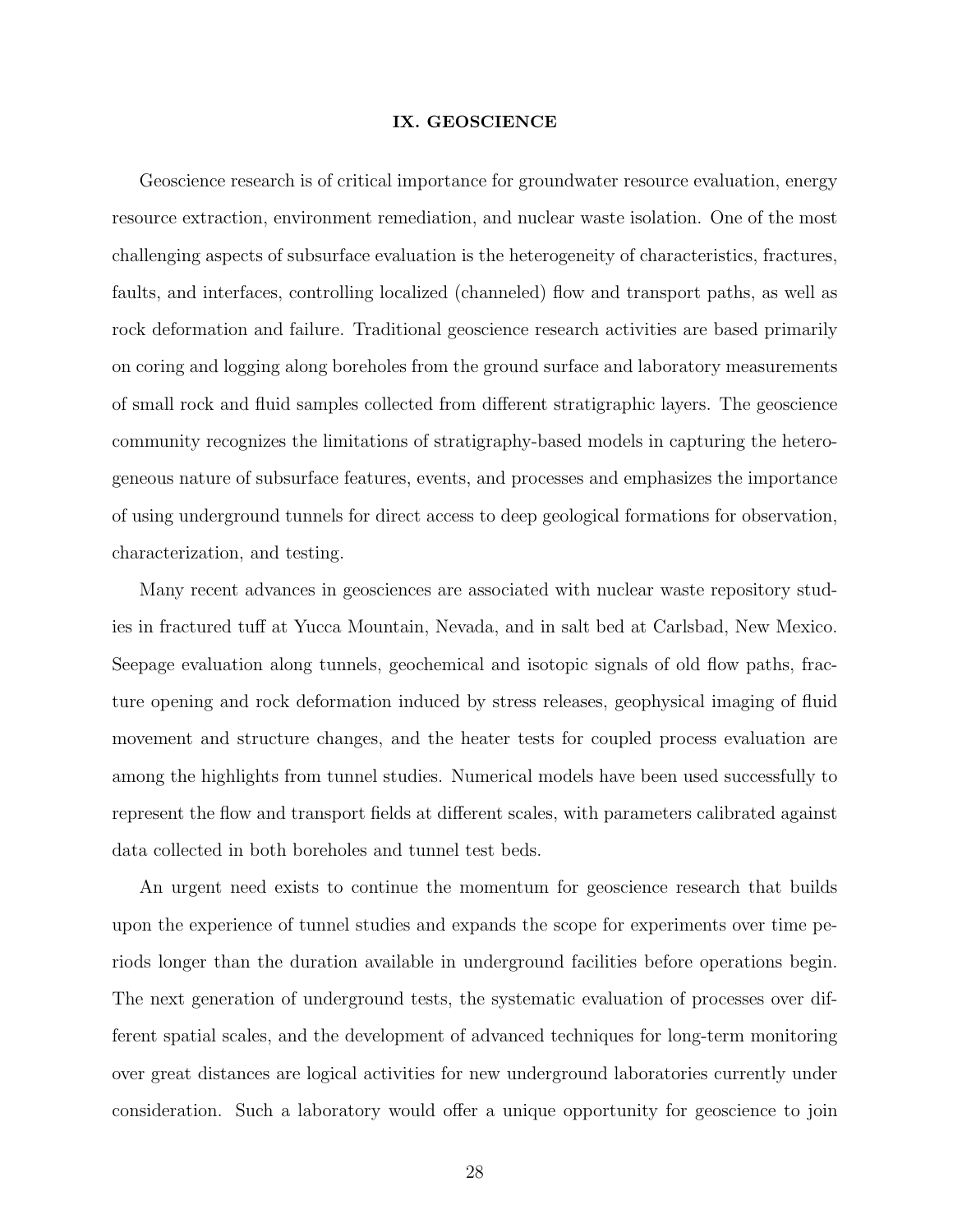other physical sciences in developing a sharply focused understanding of subsurface physical characteristics and environmental conditions. As in other physical sciences, new understanding and new geoscience can evolve from analyses of large data sets collected over long time periods and over ranges of relevant scales. There is no substitute for an in situ program of measurement and observation.

Deep underground laboratories can be used to investigate subsurface multiphase flow and reactive chemical transport processes, characterize physical and chemical properties of weak and fractured rocks, and investigate model predictions through large-scale, longterm controlled experiments. Geoscience studies depend sensitively on site and formation characteristics.

Some of the important subjects to be investigated include the following geohydrological processes: seepage into and drainage out of tunnels, the heterogeneity of rock formations, and the multiphase transfers and coupled processes. Geochemistry studies are also important, especially mineral assemblages and alterations, pore water composition and tracer distribution, and age determination and isotopic measurements. Geomechanics can be investigated using strength and deformation measurements of fractured rocks, in situ stress measurements, and fracture behavior and propagation measurement, while geophysics can be studied using imaging, rock failure and damage monitoring, and long-baseline, low-frequency investigation of rock-masses.

An integrated geoscience test bed may require multilevel, multitunnel configurations over the spatial scales of 10 to 100 m in each spatial dimensions. The experiments may last over decades to test slow processes such as heat transfer. The largest Yucca Mountain heater test at a single drift is scheduled for four years of heating and four years of cooling. If the rock mass between two drifts is the key area of study, the tests may require decades of heating and cooling. For large-scale flow and transfer tests with reactive and conservative tracers, the plume quantification may require periodic drilling and sampling. "Mine-back" observations are required to validate the plume images based on borehole network monitoring. Unique equipment required for the geoscience test beds would include: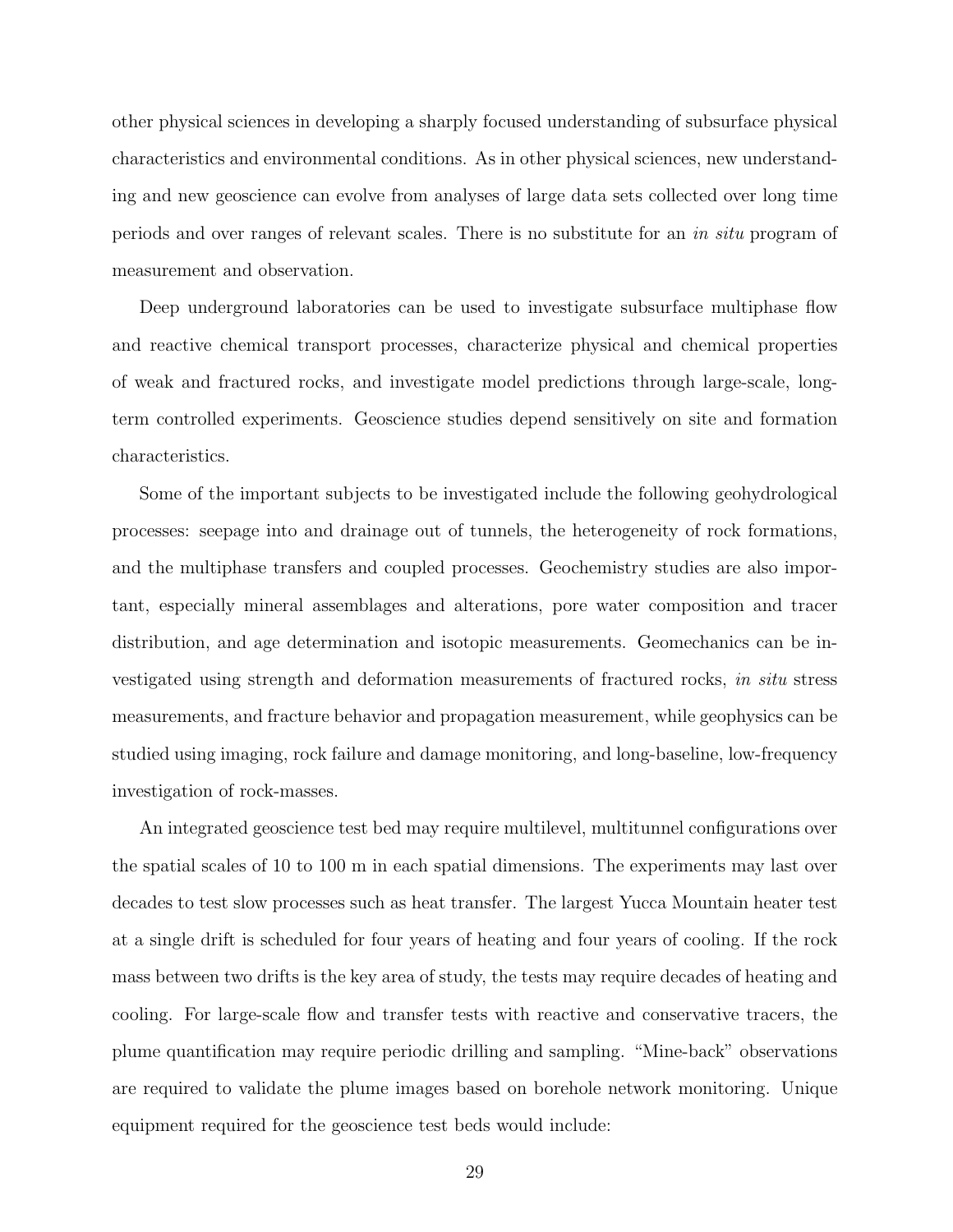- Electrical power to run the heaters in megawatt range;
- Drilling equipment operated under above-boiling conditions in heated block or belowfreezing conditions for geochemical sampling to preserve fluid;
- Mechanical excavation equipment for mine-back operation.

## **X. MATERIALS DEVELOPMENT AND TECHNOLOGY**

The field of underground particle physics and astrophysics, and solar neutrino research in particular, has created a unique opportunity to extend and exploit our understanding of ultra-low background materials, counting techniques, and ultra-pure chemical methods. The 2 to 3 orders of magnitude improvement in the ability to detect natural and man-made phenomena over what is achievable using non-underground technologies, suggests a bright future for new applications in materials analysis.

Since the first solar neutrino experiment established the recording at the few atom level of the rare gas <sup>37</sup>Ar produced by neutrinos from the sun, underground science has set new records in the detection of specific isotopes at very low levels. These low-event-rate measurements are based principally on three key areas of technology: material background reduction, ultra-low level counting techniques, and ultra-pure materials. The three areas are related, and a summary of the current status is provided here.

In the radiochemical solar neutrino detectors, newly developed ultra-low level gas proportional counters have achieved backgrounds in selected energy windows at the levels of a few events per year. These counters have since been used to detect not only <sup>37</sup>Ar and <sup>71</sup>Ge at the single atom level but also at similar levels, isotopes such as  $133Xe$  and  $135Xe$ that are produced in nuclear reactors. In the GALLEX project, it was demonstrated that a few atoms of <sup>133</sup>Xe could be collected and counted in less than a day from a volume of about 150 m<sup>3</sup>. To extend this capability requires the use of material with ultra-low natural radiation background for shielding; for example, low radioactivity lead from Roman times,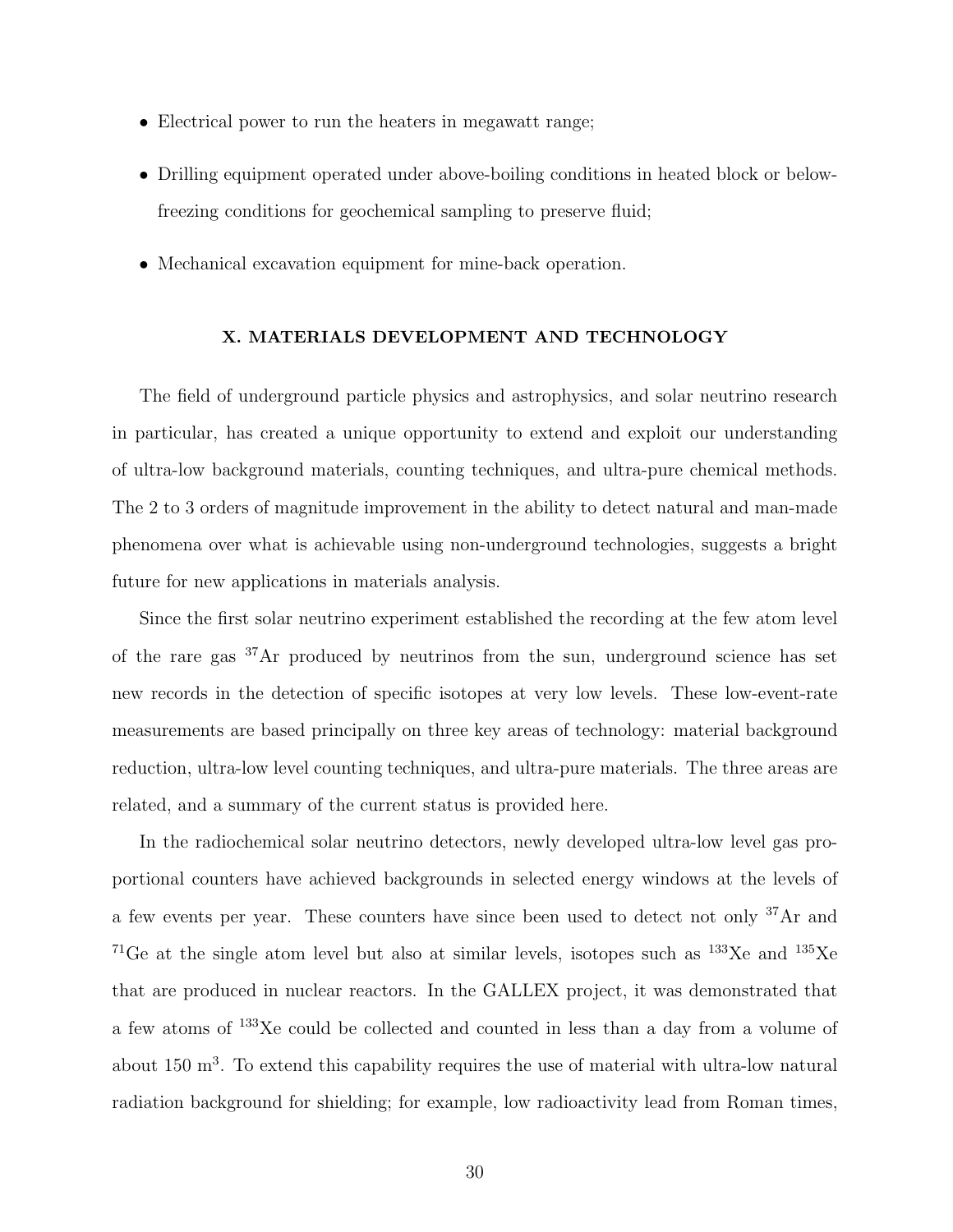collected from sunken naval vessels off the Italian coast. Also the Xe atoms have to be chemically manipulated through synthesis and purification steps. The purification steps involve separation of Xe atoms from a few  $222$ Rn atoms. Also the counting gas is prepared from pre-nuclear-age xenon and tritium-free water used in the gas preparation is collected from sources under the Dead Sea in Israel.

With low radioactive shielding, combined with ultra-pure scintillators, (the Borexino Counting Test Facility (CTF) achieves  $10^{-16}$  g/g removal of Th and U isotopes), one can achieve detection systems for Xe isotopes at the few atom level and corresponding orders of magnitude improvement in sensitivities. At such levels, the traditional terminology " $\mu Bq/m^{3}$ " is not representative and one refers to counting atoms per hundreds of cubic meters. In this illustration, the application to fission isotopes or nuclear activities is clear. The magnitude of the improvement in sensitivity opens new horizons—shorter collection times, smaller sample sizes, longer transport times, and much improved sensitivity to short-lived isotopes.

In addition to the proportional counter case illustrated above, ultra-low background research is achieving world record detections in liquid scintillators at the few event level. For example, <sup>14</sup>C has been detected for the first time from crude oil in the CTF and  ${}^{85}$ Kr has been detected from atmospheric samples as small as one liter. Low-level cryogenic xray detectors are used at the Gallium Neutrino Observatory for the detection of chemically separated <sup>71</sup>Ge; the new very low background germanium detectors of the Max Planck Institute fur Kernphysik achieves detections at the level of a few background events per month per gamma ray line. Such new capabilities provide for considerable extensions in the ability to perform analyses of trace elements.

The development for underground experiments of the low-level detector techniques, the ultra-pure chemical manipulation of small amounts of materials, and the collection of low background materials, some quite exotic, is an important research area. The PIsCES (Precision Isotope Counting Experimental Setups) program was formulated by the Space Science Division of the Naval Research Laboratory, in collaboration with U.S. and European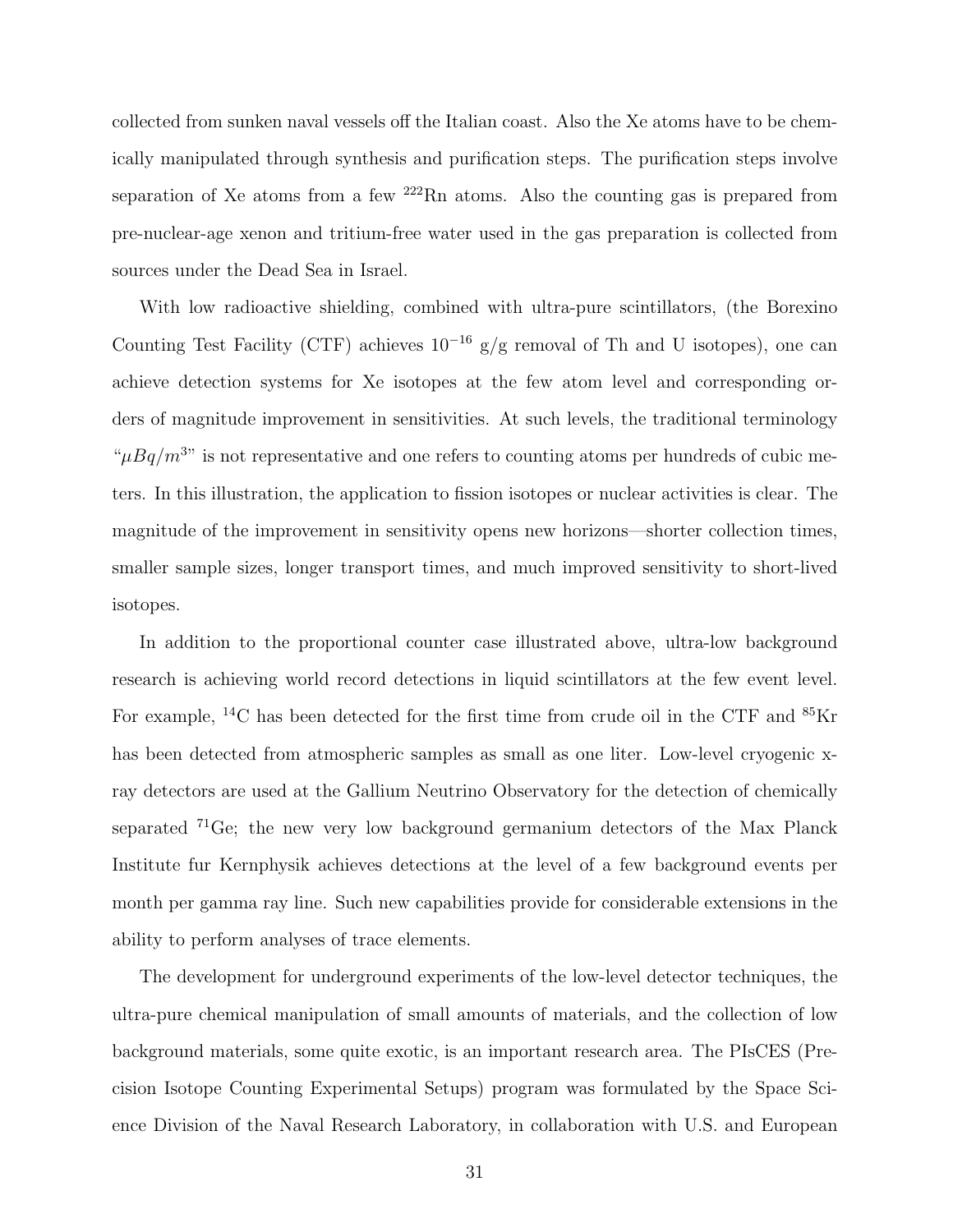partners, to provide a mechanism to extend these techniques and explore the analysis of exceedingly small amounts of materials. Combined with neutron activation of stable isotopes and accelerator mass spectroscopy the sensitivities to trace analysis in small material sample sizes is further expanded.

Although the Gran Sasso Underground National Laboratory provides a small facility that can accommodate some of their low counting rate capability for materials applications and detector development, a facility is needed in the U.S. to house dedicated detectors with a larger research scope. The larger detectors at the Gran Sasso Underground National Laboratory have a high priority for use with ongoing solar neutrino projects and are rarely available otherwise. For this reason the PIsCES collaboration has sought the creation of a U.S. underground facility.

## **XI. MONITORING NUCLEAR TESTS**

All nuclear explosions produce large quantities of fission products and their daughters. Important among these radioisotopes are  $^{133}$ Xe and  $^{135}$ Xe. The monitoring of radioactive noble gases is, indeed, one of the techniques enumerated in the Comprehensive Test Ban Treaty (CTBT) for verifying compliance with the accord. The amount of radioxenon reaching the surface after an underground detonation and subsequently mixing with the atmosphere is a function of the permeability of the rock, the depth of burial, and the fission yield of the device, often complicating radiochemical monitoring efforts.

In principle the detection of  $^{133}$ Xe (half-life 5.3 days) alone would suffice to confirm that a nuclear explosion has occurred. In fact, however, small but fluctuating amounts of <sup>133</sup>Xe are present in the air as a result of emissions from normally operating nuclear reactors. As a result, it may be necessary to detect the ratio of  $^{135}$ Xe (half life 9.2 hours) to  $^{133}$ Xe in order to confirm that a nuclear detonation, as opposed to reactor emissions, has been observed.

The short half lives of both isotopes, combined with severe dilution of the radioactive gases in the atmosphere and the comparatively long time that may be required to get an air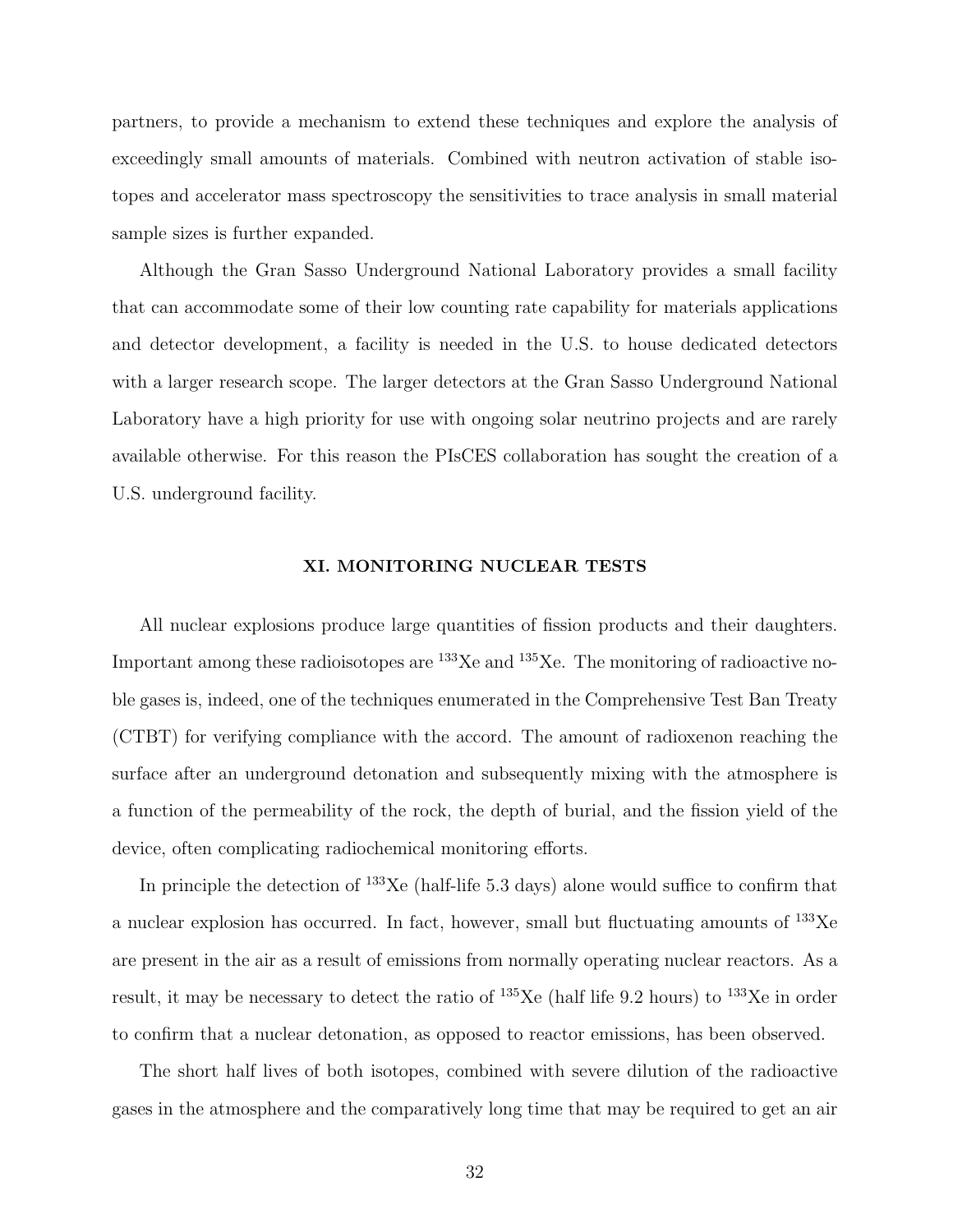sample, place a premium on the ability to detect both in small quantities. Also, attempts to evade the CTBT, which bans all nuclear test explosions of whatever yield, may employ small tests, where the yield of the nuclear event is tons rather than kilotons. As a result, a verylow-background counting facility such as has been proposed by the PIsCES collaboration for testing at the Gran Sasso Underground National Laboratory is a necessity. PIsCES combined with appropriate sampling techniques would likely lower the yield threshold for the detection of nuclear explosions by radiochemical means by 1 to 3 orders of magnitude below today's best capabilities. Such thresholds are probably well below the level at which any testing state could hope to gain information useful for improving its nuclear stockpile.

Sensitive radiochemical detection of nuclear explosions is particularly important when other possible cheating scenarios are taken into account. The most commonly cited method of evasive testing is to detonate the test device in a very large underground cavity. In theory, at least, the shock wave and seismic signal from the explosion can be reduced by a factor approaching 100. This would make a 1-kiloton explosion seem to seismographers to be only a 10-ton detonation, and hence far harder to detect by seismic means alone. However, a 1-kiloton fission explosion produces the same amount of radioxenon, regardless of whether it has been seismically decoupled or was fully tamped in hard rock. Indeed, cavity decoupling acts to release additional radioactive gases in two ways. A fully coupled blast causes a collapse "chimney" to form, sealing in much of the radioactive debris; a decoupled test does not result in such a self-sealing effect. In addition, the large surface area of the decoupling cavity provides more channels through which radioactive gases can reach the surface.

The possibility that another country could improve its nuclear weapons by evasive testing when the U.S. was effectively prevented from any type of testing by the openness of our society played a role in the October, 1999 rejection of the CTBT in the Senate. An underground laboratory with sensitive equipment would address this concern. The facility could contribute significantly to U.S. knowledge of the testing programs of other nations. An underground laboratory in the U.S. to which samples could be brought quickly, and under U.S. control, would be an important addition to efforts to deter nuclear proliferation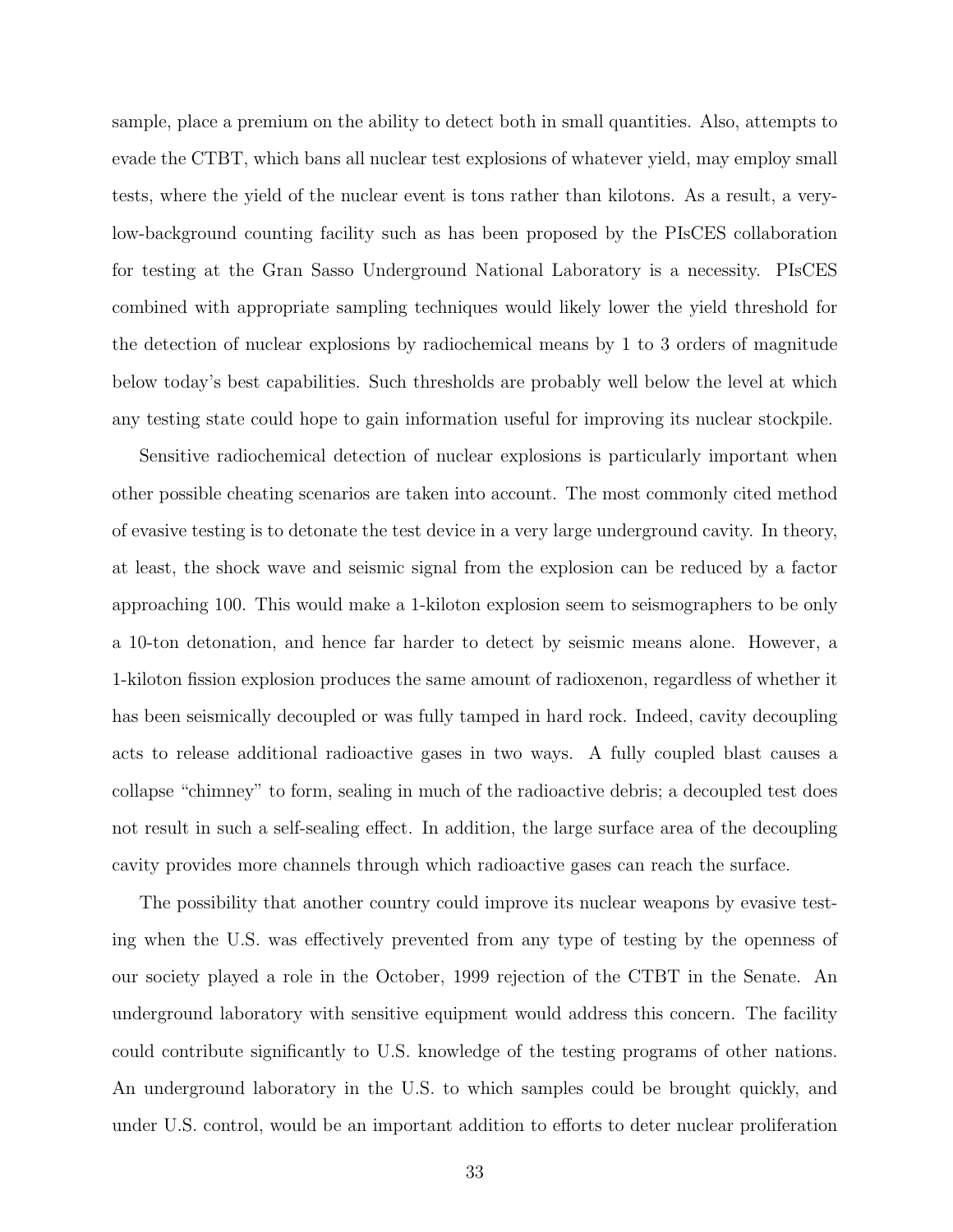around the world.

#### **XII. MICROBIOLOGY**

Due to the expense and contamination associated with coring from the surface, few microbial samples have been collected from depths greater than 0.5 kilometers. These few samples nevertheless have demonstrated that microbial communities do extend down to 2.8 kilometers below the surface. The extreme conditions there, including extremes of temperature, pressure, salinity, pH, and ambient radiation, and the low availability of energy sources and liquid  $H_2O$ , approach the limits for life and novel "extremophiles" have been isolated. The paucity of high quality samples, however, has greatly hindered efforts to determine the size, structure, and metabolic activities of the deep subsurface microbial communities and the biogeochemical processes that support them. Recent investigations in the ultradeep gold mines of South Africa indicate that deep underground excavations provide unique "windows" into the subsurface continental biosphere. The depths and pressures of Homestake Mine approaches those at ocean ridges and the temperatures of the mined formations lie within the zone for microbial thermophilicity  $(45^{\circ} - 65^{\circ}C)$ .

The microbial communities encountered in these mines are composed of a mixture of contaminating (allochthonous) and indigenous (autochthonous) microorganisms. To distinguish autochthonous from allochthonous microorganisms requires sample collection and processing techniques that quantify and minimize the allochthonous microbial contaminants in the mine water and rock core samples. This permits evaluation of the relationship between the indigenous microbial communities and large-scale hydrogeochemical facies of water as well as small-scale geochemical heterogeneity of rock and pore water.

With long term access to an underground facility with instrumented boreholes and a small field laboratory, scientists can address many fundamental questions regarding the relationship between subsurface microbial community dynamics and biogeochemical and hydrological processes: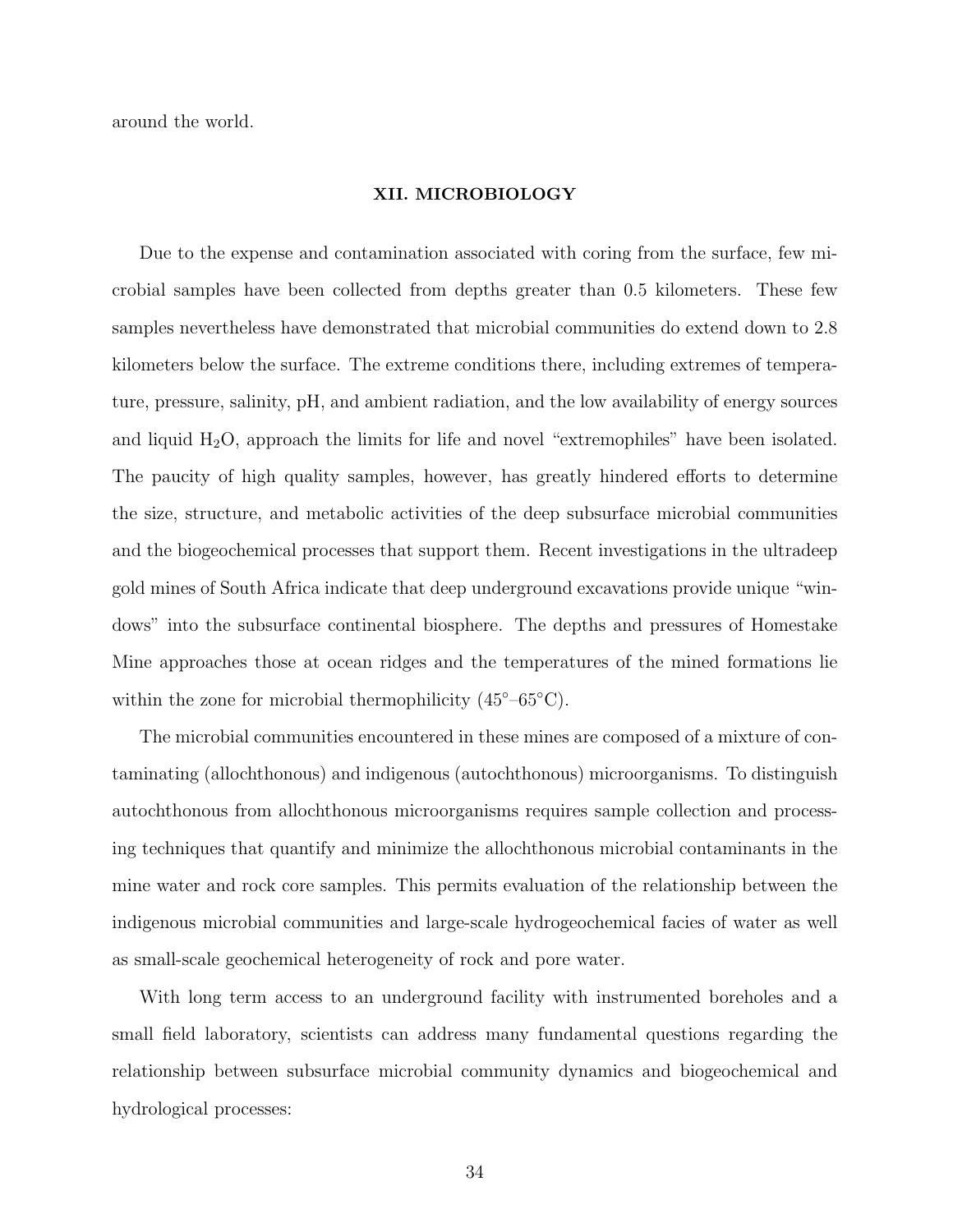- Does primary production of organic substrates by autotrophic microorganisms dominate in certain subsurface terrestrial environments over heterotrophic utilization of organic substrates originally produced by surface-based photosynthesis? This question has been hotly contested in the recent literature and directly impacts the search for life on planets within our solar system.
- What are the abiotic mechanisms and rates for  $H_2$  and  $CH_4$  production in the subsurface and are they sufficient to support chemolithotrophic microbial communities? Radiolytic reactions have been proposed as a source of  $H_2$  and abiotic redox reactions involving water, inorganic C, and mineral-bound Fe(II) have been proposed as sources of  $H_2$ , CH<sub>4</sub>, and light hydrocarbons.
- Are in situ microbial activities so low as to only support average doubling times on the order of centuries? This has been proposed on the basis of geochemical modeling, which yielded rates that were  $10^3-10^6$  lower than laboratory measurements. In situ measurements at high temperature and pressure analogous to those performed at deepsea vents have not been undertaken. If this hypothesis is correct, have subsurface microorganisms evolved special agents to guard against the deleterious environmental effects, such as ambient radiation?
- A fracture flow hydrogeological regime dominates most terrestrial deep subsurface settings. Are the deep subsurface microbial communities present in fluid-filled fractures distinct from those embedded in the rock strata? Are they responsible for the precipitation of fracture-filling minerals? Because coring such environments from the surface utilizes high pressure drilling fluids, which invariably contaminate the fracture surfaces and adjacent rock matrix, these questions have not been appropriately addressed. Expensive packer systems are also required to isolate discrete fracture zones for fluid sampling to avoid mixing and contamination. Microbial colonization of the deep subsurface occurs primarily by microbial transport through fractures, particularly when